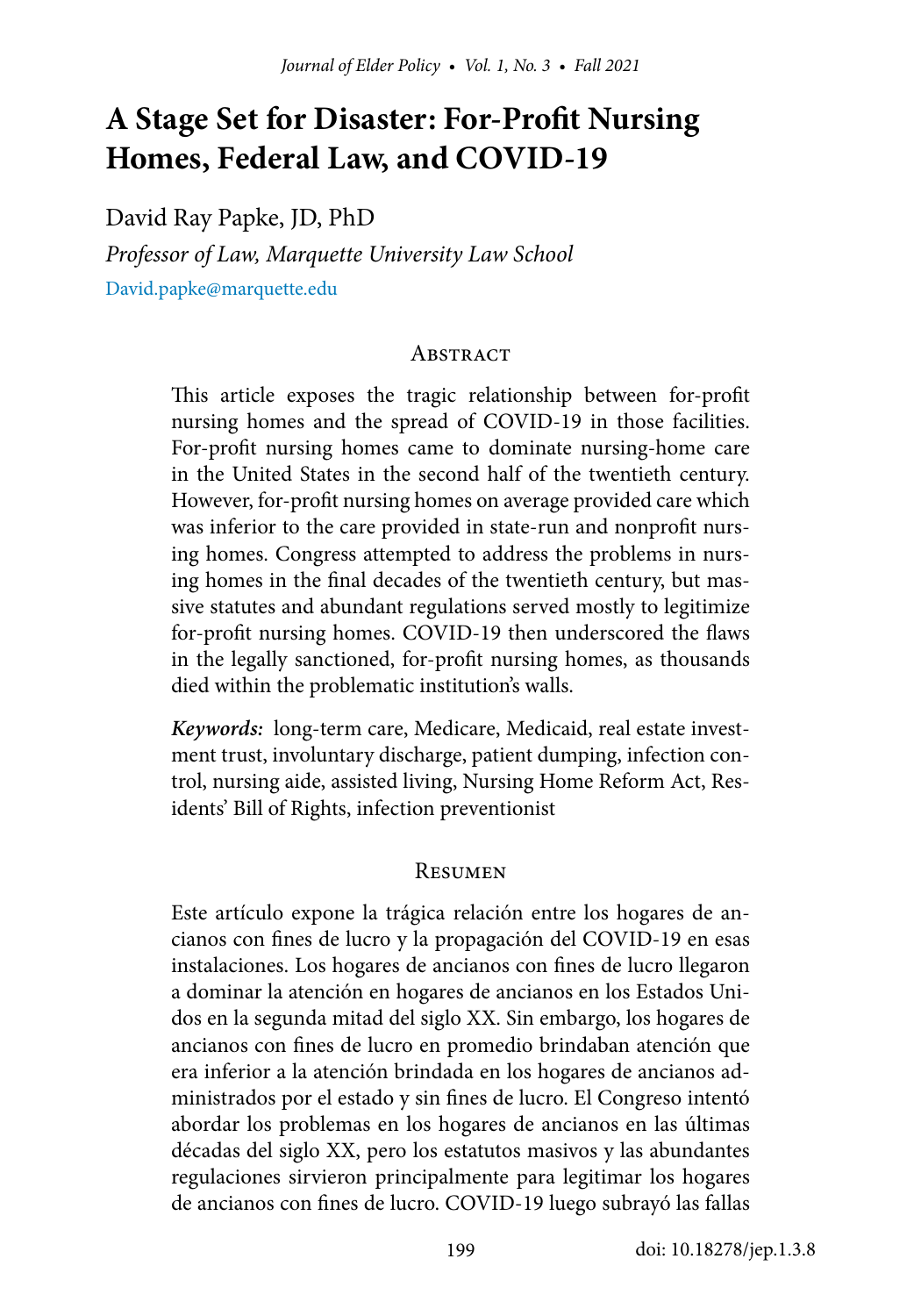en los asilos de ancianos con fines de lucro sancionados legalmente, ya que miles de personas murieron dentro de los muros de la institución problemática.

*Palabras clave:*atención a largo plazo, Medicare, Medicaid, fideicomiso de inversión en bienes raíces, alta involuntaria, abandono de pacientes, control de infecciones, asistente de enfermería, vida asistida, Ley de reforma de hogares de ancianos, Declaración de derechos de los residentes, prevención de infecciones

# 为灾害而设的舞台:营利性疗养院、 联邦法和2019冠状病毒病

#### 摘要

本文研究了营利性疗养院与2019冠状病毒病 (COVID-19) 在 这些设施中的传播之间的悲剧关系。营利性疗养院于20世纪 下半叶开始在美国的疗养院护理中占据主导地位。不过,营 利性疗养院平均提供的护理曾次于国营疗养院和非营利性疗 养院。国会曾试图在20世纪最后几十年里解决疗养院产生的 问题,但大量的法规和规制基本只是对营利性疗养院进行合 法化。如今,COVID-19强调了受法律批准的营利性疗养院所 出现的问题,因为成千上万的人在这类有问题的机构中去 世。

关键词: 长期护理, 联邦医疗保险, 医疗补助, 不动产投资 信托, 非自愿出院, 抛弃病人, 感染控制, 护理助手, 辅助 生活,《疗养院改革法》,《居民权利法案》,感染预防人 员

### **Introduction**

An issue of the *Journal of Elder*<br>*Policy* devoted to the impact of<br>**COVID-19** must pay special attention to what has transpired in Amer-*Policy* devoted to the impact of COVID-19 must pay special attention to what has transpired in American long-term care facilities. The death tolls within these facilities and especially within nursing homes during the

COVID-19 pandemic have been staggering. After only four months of the pandemic, some 51,000 people living or working in nursing homes had died (Silver-Greenberg & Harris, 2020). Six months into the pandemic, an estimated one in five nursing-home residents had contracted the disease, and the pandemic's nursing-home deaths account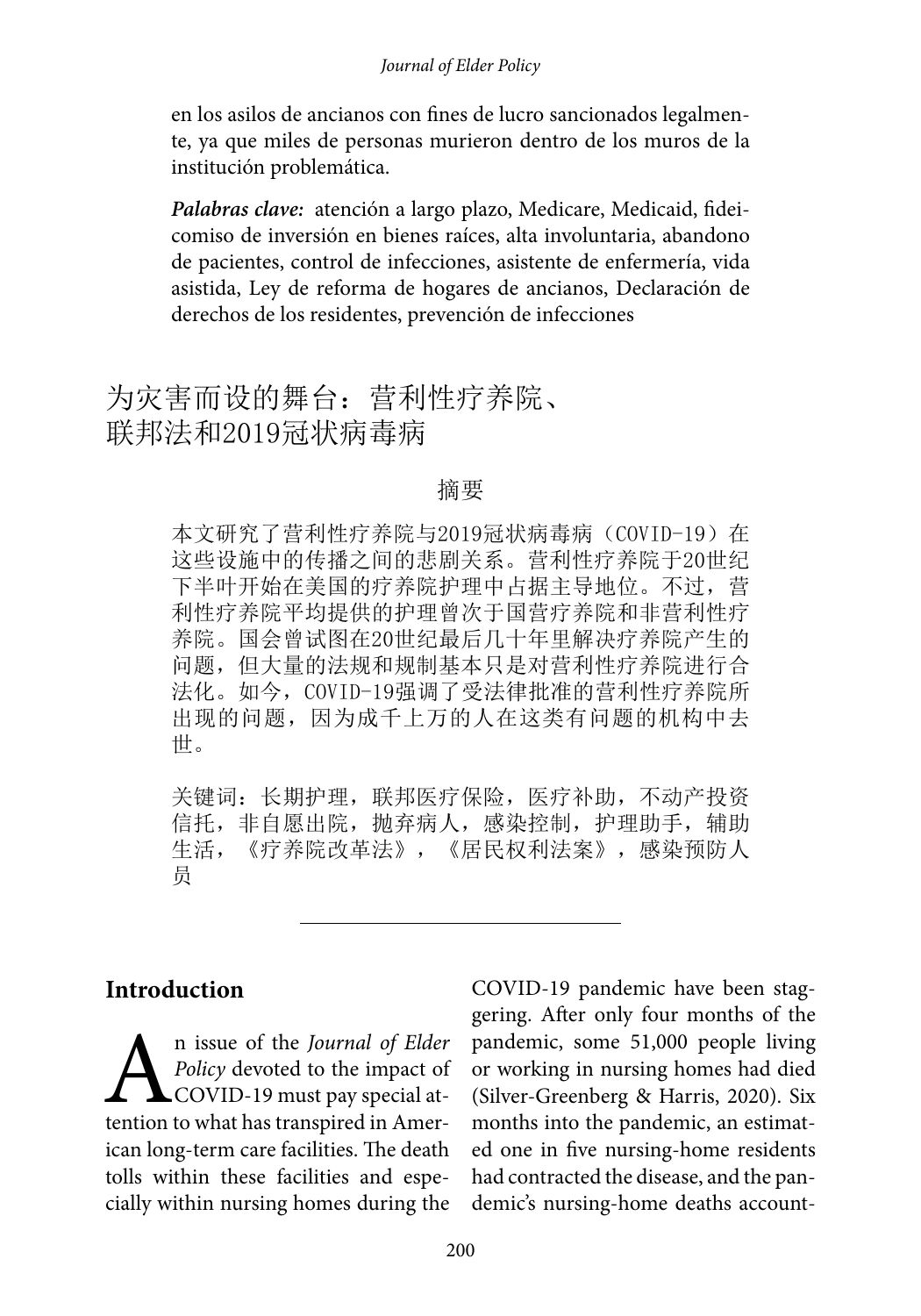ed for 40 percent of all the coronavirus deaths in the entire United States (Barker, 2020). Ten months into the pandemic, 136,000 nursing-home residents had died, accounting for 36 percent of all virus-related deaths (Robbins, 2021). In the words of two reporters for the *New York Times*, "More than any other institution in America, nursing homes have come to symbolize the deadly destruction of the coronavirus" (Silver-Greenberg & Abrams, 2020, p. 1).

Some of those who died in nursing homes had pre-existing conditions that had put them near death's door, but most of the deaths related to problems in nursing-home care and operations. Commentators have pointed to everything from unsanitary shared bathrooms to the lack of personal protective equipment for nursing-home staff (Ferré-Sadurni & Harris, 2020). Whatever the particular problems, infections spread rapidly in nursing homes. Transmission occurred via undetectable droplets passing through the air, and residents as well as staff were extremely vulnerable. Nobody seemed to know how the spread could be stopped.

Without discounting the specific problems that led to the spread of COVID-19 infections in nursing homes, might there be a more fundamental cause for the disaster in American nursing homes? Might the explanation for the huge number of COVID-19 deaths in nursing homes be *for-profit*  nursing homes in and of themselves? These nursing homes came to dominate nursing-home care in the United States in the second half of the twentieth cen-

tury and today make up the great majority of all nursing homes (Goldstein & Gebelhoff, 2020). Numerous studies have found that these facilities on average tend less satisfactorily to the needs of their residents than do state-run or nonprofit nursing homes (Center for Medicare Advocacy, 2012).

The inferior care provided by for-profit nursing homes eventually came to the attention of the public and to government officials. Congress enacted major legislation in an attempt to improve nursing-home care, and administrative agencies promulgated bushels of regulations to buoy the laws. Unfortunately, these laws and regulations did more in the long run to legitimize for-profit nursing homes than to make them better. In a way that was unanticipated by legislators and regulators, law ultimately locked inferior for-profit nursing-home care into place.

The article puts for-profit nursing homes, the legal control of them, and the COVID-19 pandemic in a rough historical continuum. The first section examines the rise of the for-profit nursing home, underscoring the impact of profit-seeking on nursing-home care. The second section outlines the federal laws and regulations designed to improve nursing homes and then discusses the reasons for the failure of these laws and regulations. The third and concluding section points out why the for-profit nursing home as a socio-legal construct was unable to protect residents from COVID-19. Thousands of nursing-home residents have officially died from COVID-19, but legally sanc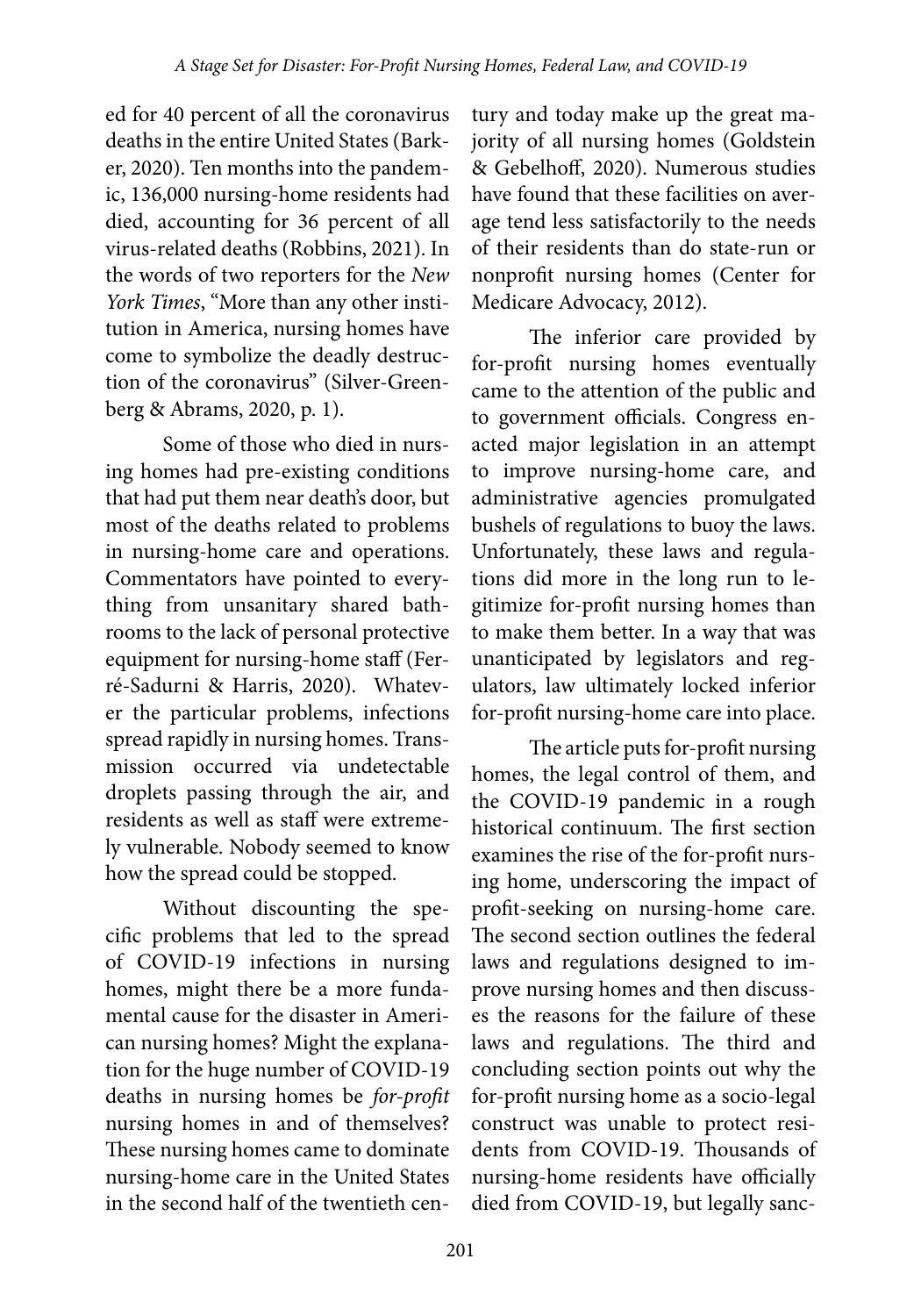tioned, for-profit nursing homes set the stage for the disaster.

## **For-Profit Nursing Homes**

The nursing home has evolved<br>
into an important and profitable<br>
institution in American life.<br>
Ranging from small vest-pocket facilinto an important and profitable institution in American life. ities to sprawling suburban complexes, nursing homes currently number approximately 15,400. They house at least 1.5 million people, 85 percent of whom are over 65 years of age and 70 percent of whom are over 75 (Howley, 2020). In the present, over 70 percent of all nursing homes are operated for profit (Harrington et al., 2011), and, like other businesses, for-profit nursing homes attempt to hold down their costs in order to increase their profits. Unfortunately, this for-profit approach is especially unlikely to provide safe and conscientious care.

The precursors of the modern for-profit nursing home were the almshouses and poorhouses of an earlier era. They housed various numbers of delinquent, sick, disabled, drunken, and older people, but these groups did not necessarily share the same concerns and maladies. Around the turn of the twentieth century, reformers began to argue that older adults who neither required hospitalization nor were dying could benefit from facilities providing treatment just for them (Rincon del Rio, 2017).

The reformers were for the most part altruistic, but the argument for special long-term care facilities for older adults also dovetailed with a growing sense that it might be best to separate older adults from the rest of the general population. While older adults had generally been respected and viewed positively on the family farm during the first half of the nineteenth century, the view of older adults grew increasingly negative as the United States industrialized and urbanized in the final decades of the century. Employers did not perceive older adults as valuable employees, and society in general began equating old age with disease and poverty. As the twentieth century dawned, many came to see older adults as more of a burden than a resource. One way to ease the burden was to put older adults together in their own place (Laws, 1993).

The notion of special places for older adults increased during the 1930s as the Great Depression destroyed the nation's economy. Aging parents and relatives seemed to some an especially difficult responsibility, and the idea that these people could reside in facilities other than the home grew more appealing. The available facilities went by different names—old people's homes, rest homes, board-and-care homes—but gradually the name "nursing home" became the most popular, at least in the United States.

Following World War II, the number of nursing homes and the size of nursing-home populations continued to grow as government became increasingly willing to pay for all or part of residents' care. Between 1950 and 1980, for example, the number of nursing homes doubled, and the number of nursing-home beds tripled (Hawes &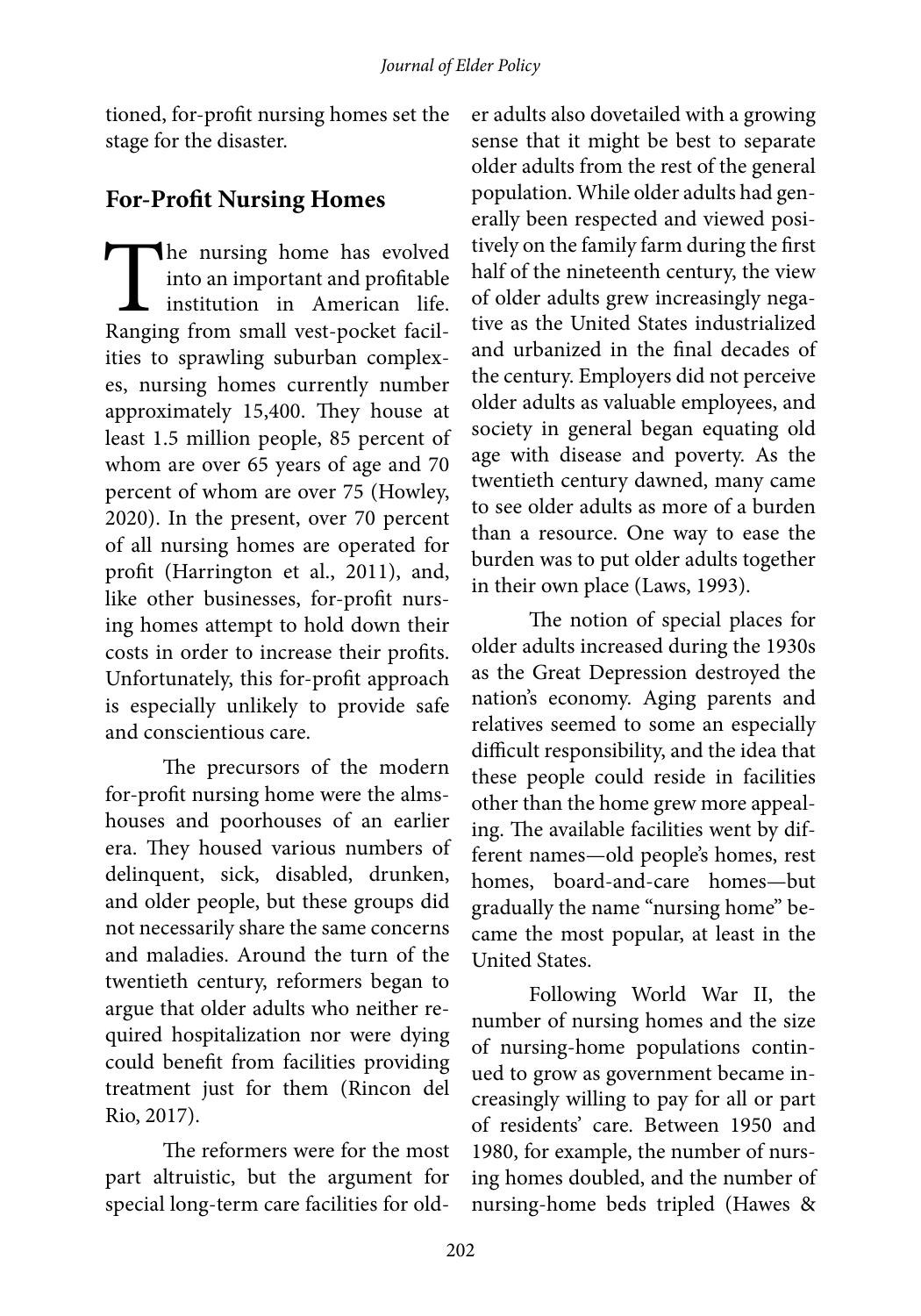Phillips, 1986). The strongest spur for growth was Congress's enactment of the Medicare and Medicaid programs in the mid-1960s.<sup>1</sup>

Medicare and Medicaid payments were especially enticing for the owners and developers of for-profit nursing homes, and although nonprofit organizations continued to run nursing homes, for-profit businesses came quickly to operate most American nursing homes (Goldstein & Gebeloff, 2020). In the opinion of most, the shift away from nonprofit nursing homes was not for the better. The non-profits were usually run by organized religions or by ethnic or occupational associations, and they catered to some extent to homogenous groups of patients and residents with shared values. Often, the nonprofit nursing homes had a sense of mission (Adler, 2003). The for-profit homes, by contrast, were in fact run for profit, and profit-seeking often resulted in less attentive and committed care.

What's more, it should be emphasized that for-profit nursing homes are *not* for the most part small momand-pop operations. They are often parts of large complexes that also offer independent living, assisted living, and memory care. Some nursing homes are units in multi-facility chains, and many are parts of large corporate enterprises. Even the most sophisticated of researchers have admitted how difficult it is to figure out how they are organized and structured (Stevenson et al., 2013).

The country's biggest nursinghome business appears to be Genesis HealthCare, and it operates more than 500 nursing homes with 42,000 beds in 26 states (Goldstein, 2020). With corporate headquarters near Philadelphia, Genesis HealthCare is organized as a holding company, that is, it owns outstanding stock in other companies and for the most part does not produce goods and services itself (Fortune 500, 2020). One big advantage of a holding company is that the various companies within the business are technically separate from one another, and large-scale losses incurred by one company are unlikely to translate into successful claims on the assets of the other companies. What's more, the existence of separate companies within the holding company has the effect of limiting tort claims for negligent injuries to just the assets of a single company. Parts of the asbestos businesses took advantage of this limited liability when faced by large lawsuits in an earlier era (Dearborn, 2009), and one suspects holding companies such as Genesis HealthCare could do the same with lawsuits citing flawed nursing-home care.

Only the very largest of nursing-home businesses are technically organized as holding companies, but as already noted, most have complex and obfuscating organizational structures. Some of the larger nursing-home businesses have no fewer than five levels of ownership (Harrington et al., 2011). Should a resident or the family of a res-

<sup>1</sup> Although Medicare and Medicaid payments are crucial in the growth of the nursing-home industry, it bears underscoring that neither program has primary responsibility for nursing homes' management or quality of care (Grabowski, 2007).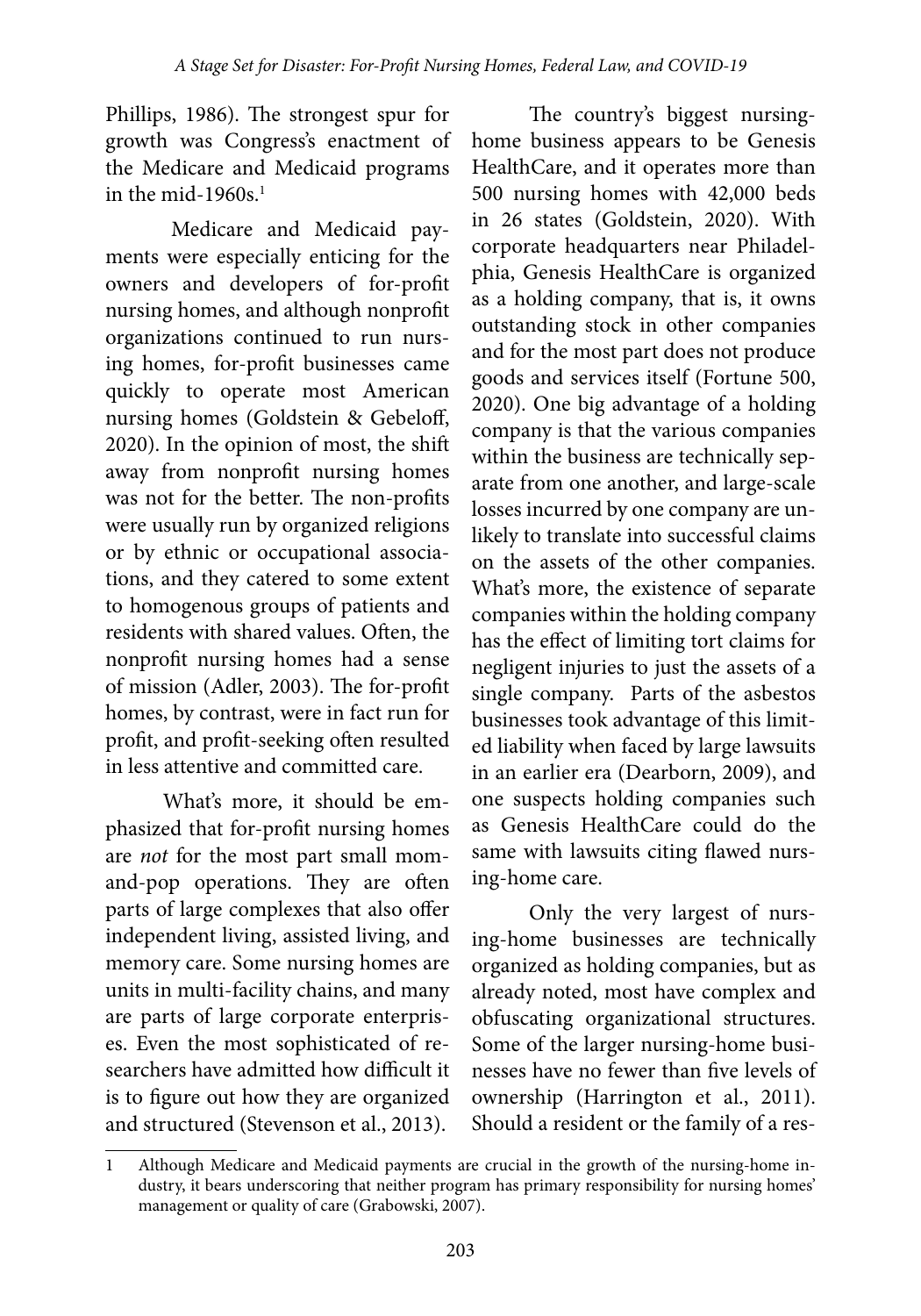ident want to sue a nursing home because of perceived mistakes and mismanagement, it is difficult to know whom one might sue (Rau, 2020; Stevenson, et al., 2013).

One distinctive feature of for-profit nursing homes is their reliance on real estate investment trusts (REITs). These REITs are corporations that invest in real estate and receive tax exemptions from the corporate income tax if they meet certain requirements regarding assets, sources of income, and dividends. The largest nursing home chains have separated their management from their assets and placed the assets into REITs. This, in turn, allows the largest nursing home companies to reduce or even eliminate their tax bill (Harrington et al., 2011). In the present, six of these REITs are the "landlords" for over 1500 nursing homes (Goldstein, 2020).

Nursing-home businesses also profit when individual nursing homes and chains of nursing homes buy goods and services from companies in which the parent businesses have a financial interest or which they completely control. Indeed, nearly three-quarters of nursing homes make these types of purchases (Rau, 2017). The market for goods and services is sizable not only because of the large number of nursing home residents who need the goods and services but also because residents continue to need the goods and services for surprising lengths of time.<sup>2</sup> Perhaps needless to add, the for-profit nursing homes often pay their affiliated providers more than these providers could charge in an open market (Rau, 2017).

The individual operators or chains, meanwhile, profit from what the residents pay for their housing and care through Medicare and Medicaid, personal savings, or private insurance plans. Medicare pays for roughly 18 percent of what is charged in nursing homes, and Medicaid pays for roughly 45 percent. The rest is paid for from personal savings and private insurance benefits (Harrington, 2011).

As befits bottom-line businesses, for-profit nursing homes are prepared to evict tenants if they do not pay their bills. These "involuntary discharges," as they are officially known, occur thousands of times annually, often with dire consequences. Evicted tenants can receive physical injuries while leaving their facilities, suffer psychologically when ties to trusted staff and fellow residents are severed, and become disoriented if relocated to distant, unfamiliar places. Some discharged tenants find themselves in homeless shelters and in the worst of scenarios—die while being moved out (Grant & Smetanka, 2020; Silver-Greenberg & Harris, 2020).

Most discharges are not illegal, and recognized justifications exist for evicting or discharging a nursing-home resident:

- 1. a resident needs a higher level of care
- 2. a resident no longer needs nursing-facility care

<sup>2</sup> The average stay in a nursing home has grown to 4.5 years (Howley, 2020).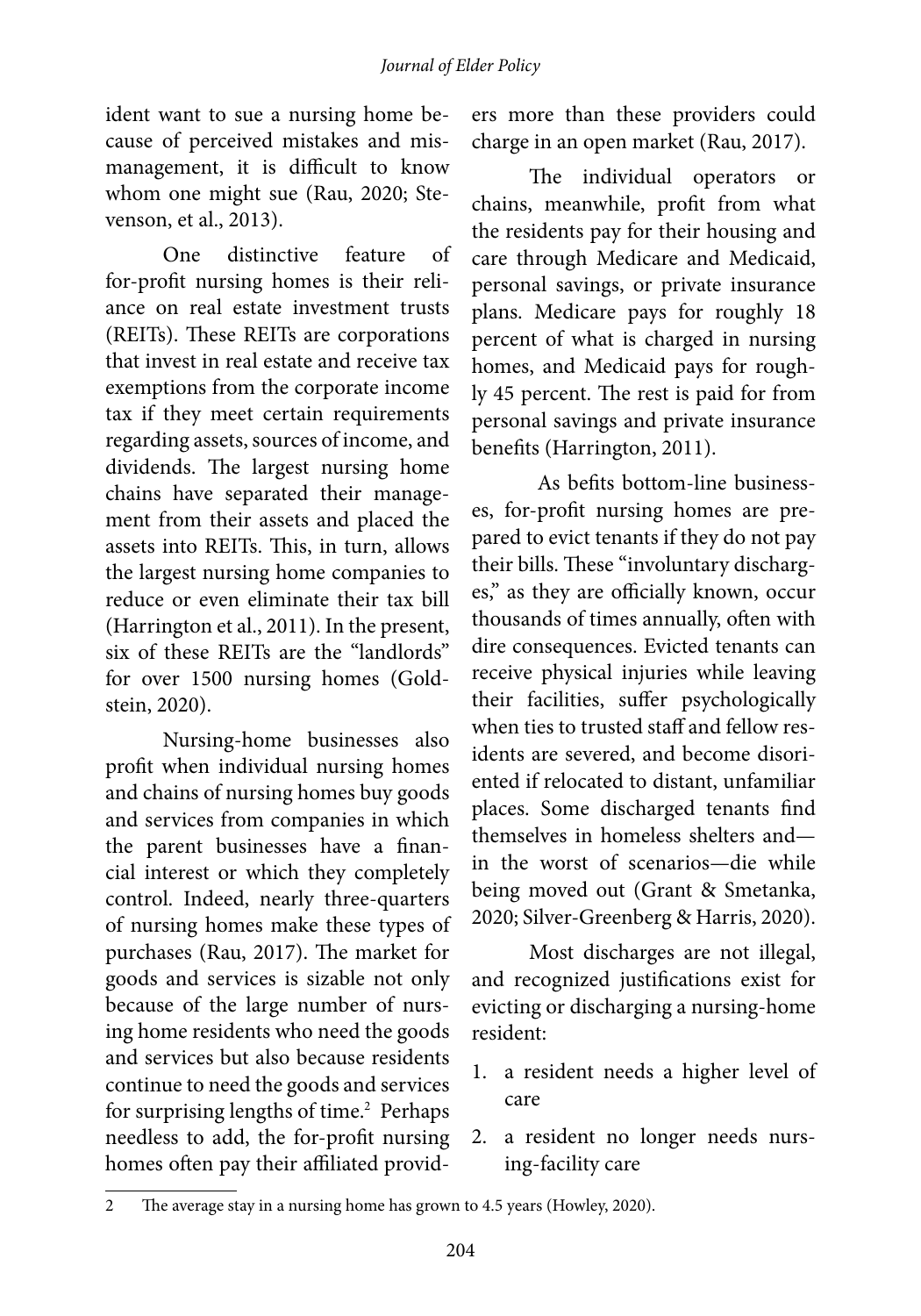- 3. a resident endangers other residents' safety
- 4. a resident endangers others' health
- 5. nonpayment
- 6. the facility is closing

On the surface, these stated reasons for eviction or discharge in and of themselves are not objectionable (Heiser, 2020).

The problem, meanwhile, is that for-profit nursing homes evict for reasons other than the established ones and sometimes do so in sneaky ways. For example, Rockport Healthcare Services, which manages California's largest chain of for-profit nursing homes, has repeatedly been cited by California authorities for illegal evictions (Silver-Greenberg & Harris, 2020).

Critics say that the nursing homes tend to evict low-income, longer-term residents who receive Medicaid in order to make room for shorter-term rehabilitation patients who are covered by Medicare or for relatively affluent residents who can rely on private insurance policies. Medicare and private insurance policies almost always reimburse nursing homes at a higher rate than does Medicaid, and nursing homes can make extra money by replacing one type of resident for the other (Engelhart, 2019). One sneaky way to accomplish this is through what is called "patient dumping." This happens when a nursing home transfers a resident to a hospital ostensibly for needed treatment and then refuses to readmit the resident when the treatment is complete or is not really needed after all (Heiser, 2020).

While the sophisticated nursing-home business has garnered large profits, the for-profit approach has not significantly improved either the living conditions in nursing homes or the quality of care received by nursing-home residents. Indeed, the for-profit nursing homes routinely "skimp on quality" (Goldstein et al., 2020, B6). According to investigative journalists, the for-profit nursing homes disproportionately lag behind the non-profit nursing homes across a broad array of measures for quality (Goldstein et al., 2020). Like other businessmen, after all, the owners of nursing homes seek to hold down their costs in hopes of increasing their profits. The previously mentioned Genesis HealthCare, for example, has a "spotty record" and has agreed to pay the federal government almost \$54 million for providing substandard care at several of its nursing homes (Barker, 2020, p. A11).

The very design of most nursing homes relates to business concerns. Most nursing homes resemble small hospitals. They feature lounges, recreation areas, and dining rooms at the end of corridors along which individual and double rooms line up. If nursing homes instead had suites and small apartments, the occupants of each suite or apartment could interact in mutually supportive ways. Regrettably, suites and apartments of this sort would be more expensive to build and rent. With the traditional design, meanwhile, the residents understandably feel more like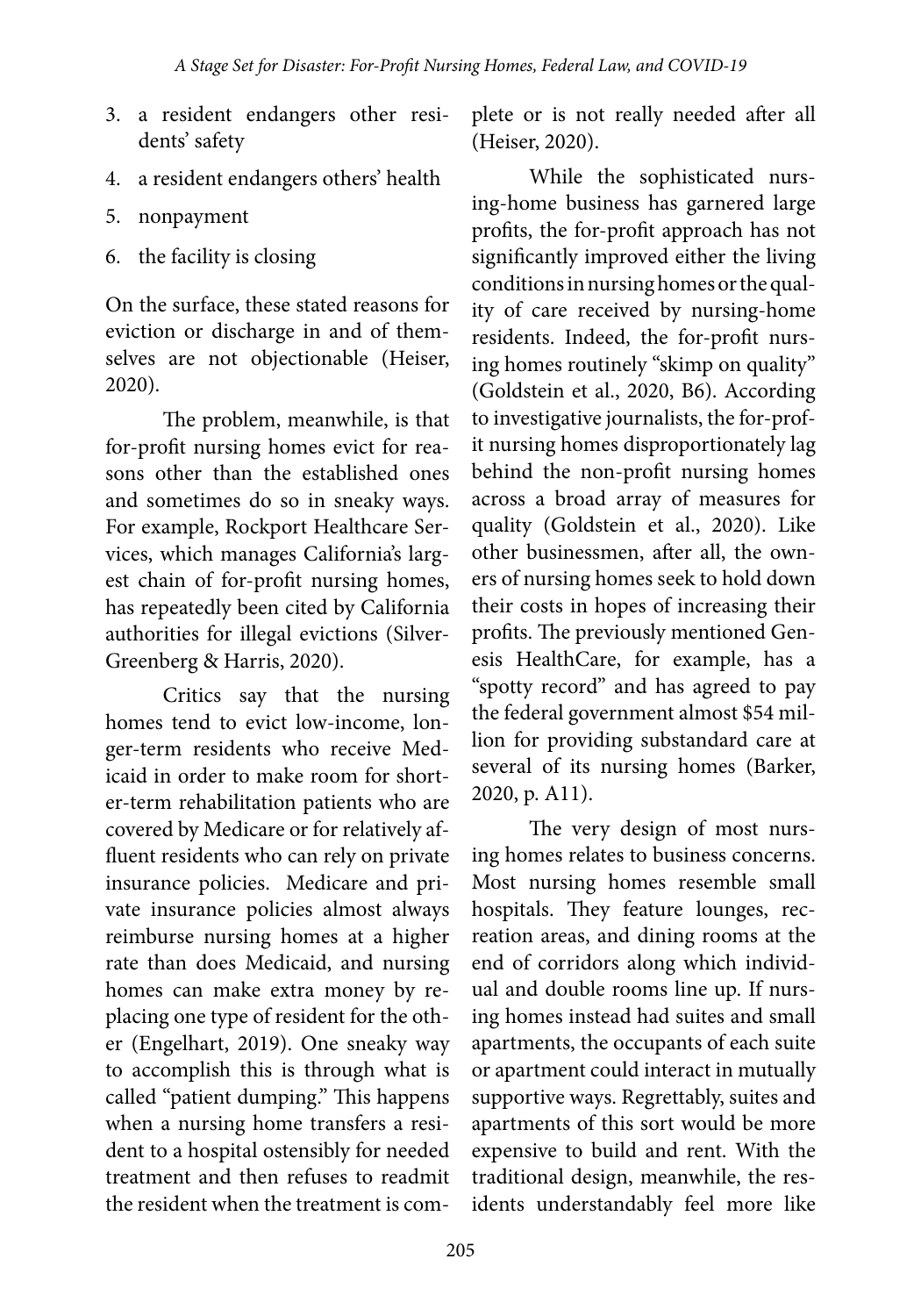they are in hospitals than in homes (Margolies, 2020).

The particular practice in nursing homes that has seemed especially problematic has been infection control. Each year, studies have shown, the approximately 1.4 million people living in nursing homes have 3.8 million infections resulting in 200,000 hospitalizations and 380,000 deaths (Drucker & Silver-Greenberg, 2020; Gonzales, 2020). The most common varieties are gastroenteritis, skin infections, and respiratory infections such as influenza and pneumonia. These infections spread quickly within nursing homes because residents are closely quartered, share sinks and toilets, and eat together (Gonzales, 2020).

Here, too, the for-profit nursing homes' determination to control costs contributes to the problem. The best way to stop the spread is the development of and adherence to infection control programs, but nursing homes and especially for-profit nursing homes have long been notorious for their inferior infection control (Gonzales, 2020). Why do for-profit nursing homes have poor records? Effective infection control programs are expensive and can cut into profits.

The for-profit nursing home industry has also tried to hold down costs associated with staffing. According to one commentator, the large corporations and holding companies that dominate the nursing-home industry are likely to "sacrifice proper staff training and other quality measures to make a profit at the residents' expense" (Nursing

Home Abuse, 2020). The federal Centers for Medicare and Medicaid rated three quarters of New York City's nursing homes "below average" or "much below average" when it came to staffing (Leland, 2020, p.28). Because of staff shortages and shortcomings, friends and family members often become crucial caregivers for the residents, helping with personal hygiene, washing clothes, and changing bedding.

The nursing aides themselves are predominately immigrants or members of minority groups, and they are usually paid the minimum wage and work without benefits (including but not limited to sick days). An estimated 38 percent need public benefits in the form of welfare, food stamps, and housing subsidies in order to make ends meet. Their lengthy shifts sometimes stretch for twenty-four hours, and the aides' fatigue from long shifts no doubt contributes to work tasks being overlooked or done poorly. Since the wages from a nursing home are often too low to support a family, many aides have additional part-time jobs, and fatigue from these part-time jobs can also contribute to carelessness and inattentiveness (Kim, 2020).

One especially disturbing result of relying on poorly trained, overworked, and underpaid staff is the abuse of residents. Stressed, working long shifts, and worried about making ends meet, nursing home staff too frequently abuse the residents financially, physically, or some combination of both. Individual reports, pictures, and videos of this abuse have shocked the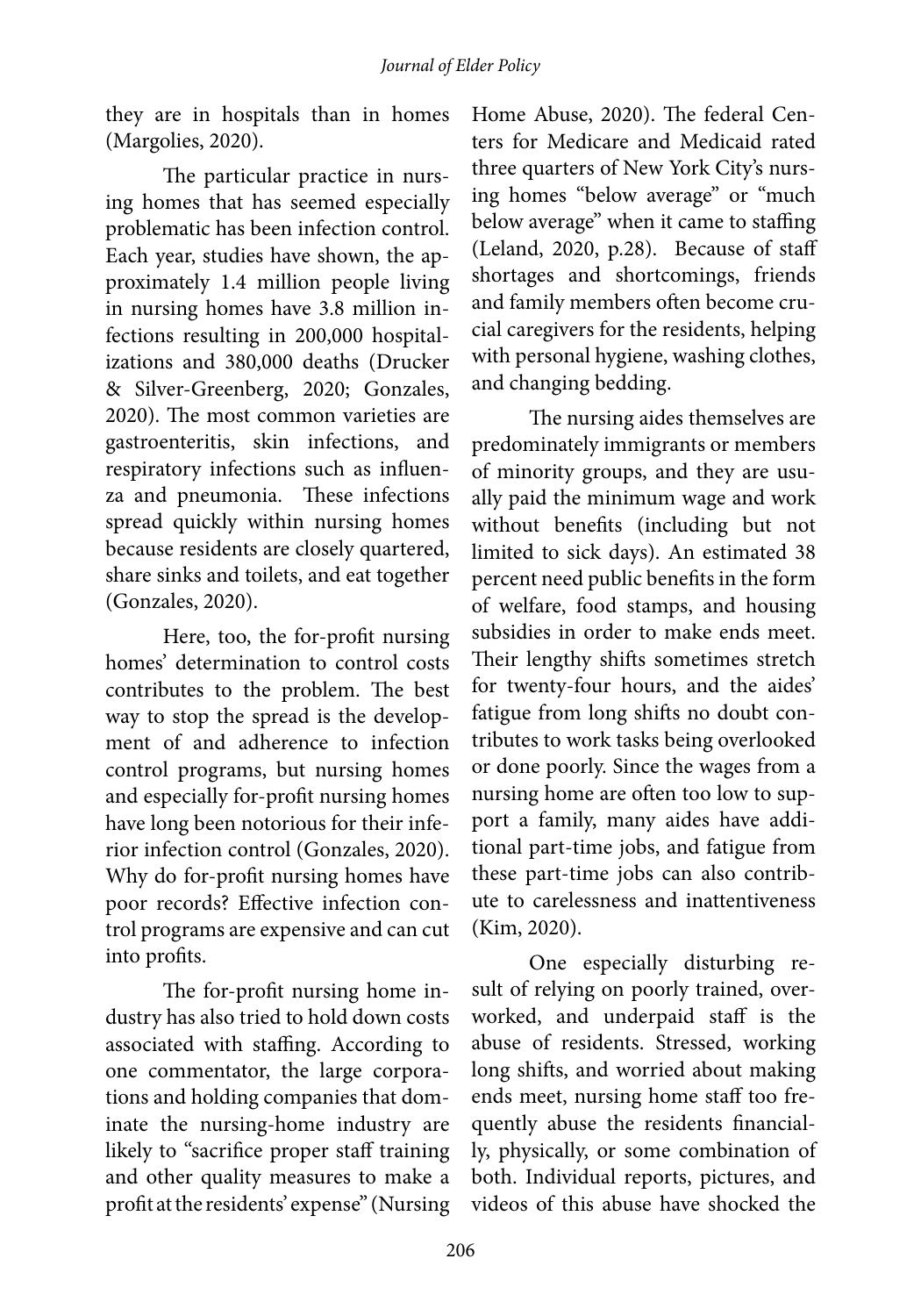public for the past twenty years, with one particularly troubling video showing a group of nursing-home staffers eagerly taunting a 91-year-old dementia patient (Fieldstadt, 2019). Two out of three nursing-home staff members have admitted they have abused residents, and one in three nursing homes in the United States have been cited for abuse problems (Nursing Home Abuse, 2020). A 2014 survey of over 2,000-home residents found that 44 percent of those surveyed had been abused and that 95 percent had either experienced or witnessed neglect (Weinmeyer, 2014).

One indicator that for-profit nursing homes were providing penurious and unsatisfactory accommodations and care was the rise of the assisted living industry in the late 1980s and subsequently. While it is difficult to say exactly when assisted living facilities originated, one commentator has noted the use of the phrase "assisted living" in 1985, when Oregon launched a study of residential possibilities for Medicaid recipients (Wilson, 2007). The phrase subsequently surfaced in print and at professional meetings, often in a quite idealistic vein. The promoters of assisted living hoped that it would provide an alternative to for-profit nursing homes by being more genuinely residential, expanding service options, and stressing consumer-centered care rather than capitulating to profit-seeking (Wilson, 207). It is uncertain whether the assisted-living industry reached these goals, but the industry's ability to indict and the approach and practices of nursing homes contributed to assisted living's commercial success.

### **Nursing-Home Law**

I<br>fede The final decade of the twentieth century, after years of complaints about nursing homes' operations, federal lawmakers and regulators attempted to address nursing-home problems. The resulting laws earnestly exhort nursing homes to do things in certain ways, and the elaborate regulations offer detailed prescriptions and proscriptions, with sanctions to boot. Yet weaknesses in the laws and regulations themselves and also the halting enforcement of those laws and regulations prevented the laws and regulations from impacting nursing homes in fundamental ways. Despite the lawmakers' best intentions, nursing homes remained dangerous places in which to age and to battle serious medical problems, and in the end the laws and regulations had the effect of legitimizing the nursing homes, that is, making a problematic institution acceptable and permissible.

While many individual states have specialized nursing-home statutes, the most ambitious and important legislation related to nursing homes is the federal Nursing Home Reform Act (NHRA). Originally enacted in 1987, the NHRA applies not only to the for-profit nursing homes that dominate nursing-home care but also to nursing homes in general. Amended and expanded many times since its enactment, the NHRA without a doubt remains the starting point in any consideration of nursing-home law (Nursing Home Reform Act, 1987).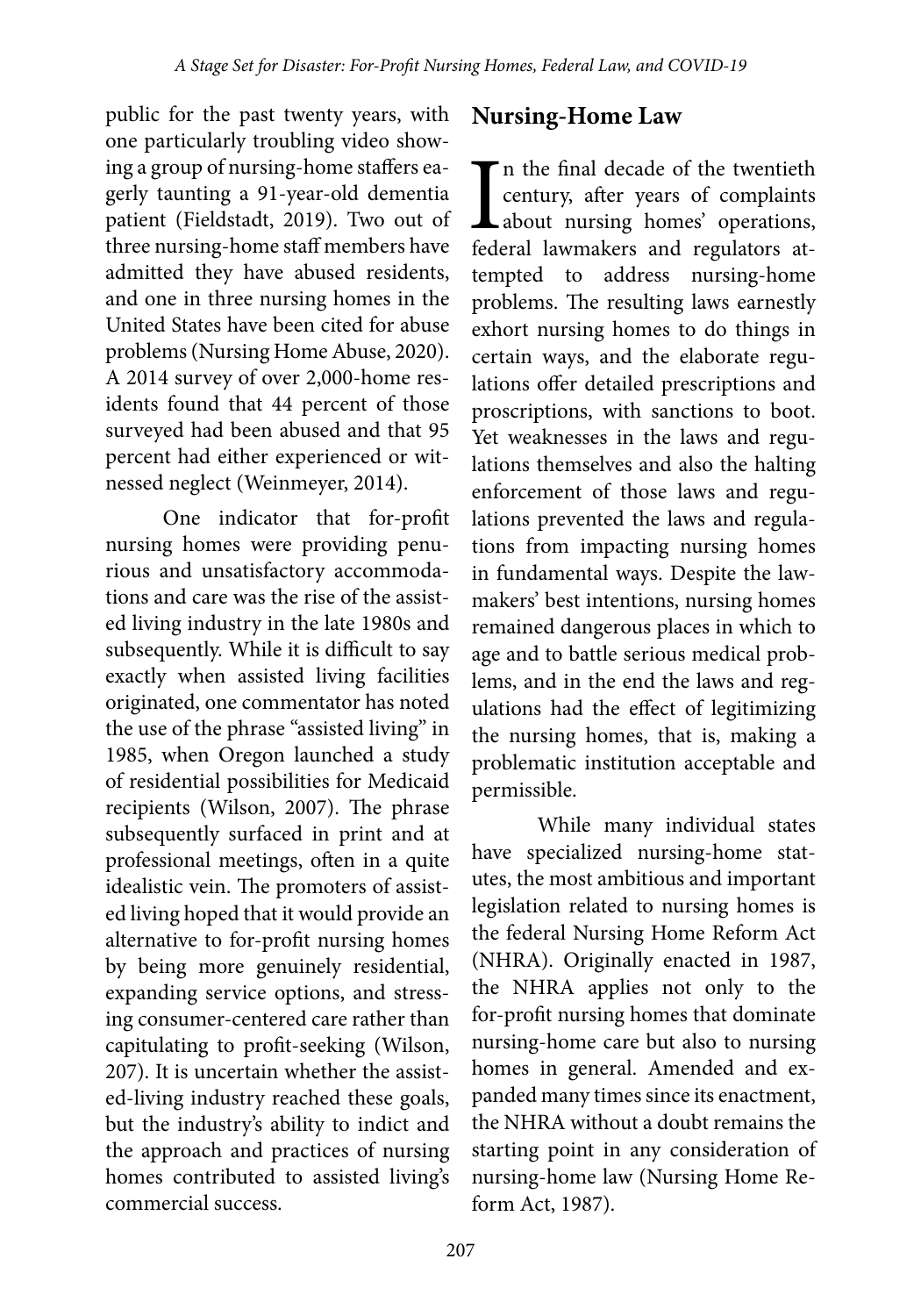In general, the NHRA mainly lists and briefly describes the arrangements and services a legitimate nursing home should provide its residents. The services include periodic assessments, comprehensive care plans, skilled nursing, counseling, rehabilitation, and dietary advice. In a nod to the complicated psychological and social problems of many nursing-home residents, the NHRA also says a nursing home with more than 120 beds must have a fulltime social worker on staff. More generally, the NHRA says a nursing home "must care for its residents in such a manner and in such an environment as will promote maintenance or enhancement of quality of life for each resident" (Quality of Life; Nursing Home Reform Act, 1987, 42 U.S.C. 1396r(b)(1)(A)). The NHRA also entreats nursing homes to "provide services to attain or maintain the highest practicable, physical, mental, and psychosocial well-being of each resident" (Scope of Services and Activities under Plan of Care; Nursing Home Reform Act, 1987, 42 U.S.C  $1396r(b)(2)$ ).

To buoy these promises, Congress also approved a Residents' Bill of Rights (RBR). It is intriguing that Congress would attach the label "rights" to what is listed in the RBR. A "right," after all, has high standing in the law. It is much more than a wish or a preference. A "right" is more protected than a wish or a preference. If a person has a right, that person is truly entitled to whatever that right might be. Others

are supposed respect it, and surely the government should not be able to take it away. That having been said, one suspects Congress did not reflect at any length on what constituted a "right," and the term was probably used just to add some clout and prestige to what was listed in the RBR.<sup>3</sup>

The RBR for the most part lists the options and protections residents in nursing homes should have. According to the RBR, residents should have the "right" to voice grievances, to participate in the review of care plans, and to be fully informed in advance about any changes in care, treatment, or change in status. The RBR also says more generally that the residents of nursing homes should have the "right to be treated with dignity" (Klauber & Wright, 2001).

While the words in the original NHRA and the RBR are for the most part copacetic, the words do not explicitly require specific acts or ban specific kinds of conduct. As already noted, these laws are largely exhortative, that is, they express a hope that nursing homes will provide careful and humane care. The NHRA and RBR urge nursing homes to be attentive and respectful institutions, but they do virtually nothing to guarantee that they will be.

Federal nursing-home regulations, by contrast, direct and prohibit specific acts and behaviors. Traditional sociologists, without intending to be pejorative, might characterize the function of the nursing-home regulations as a matter of "social control" (Barkan,

<sup>3</sup> Some argue that health care should be understood as a right rather than a privilege, and Congress, without realizing it, flirted with that idea when it called what was listed in the RBR "rights."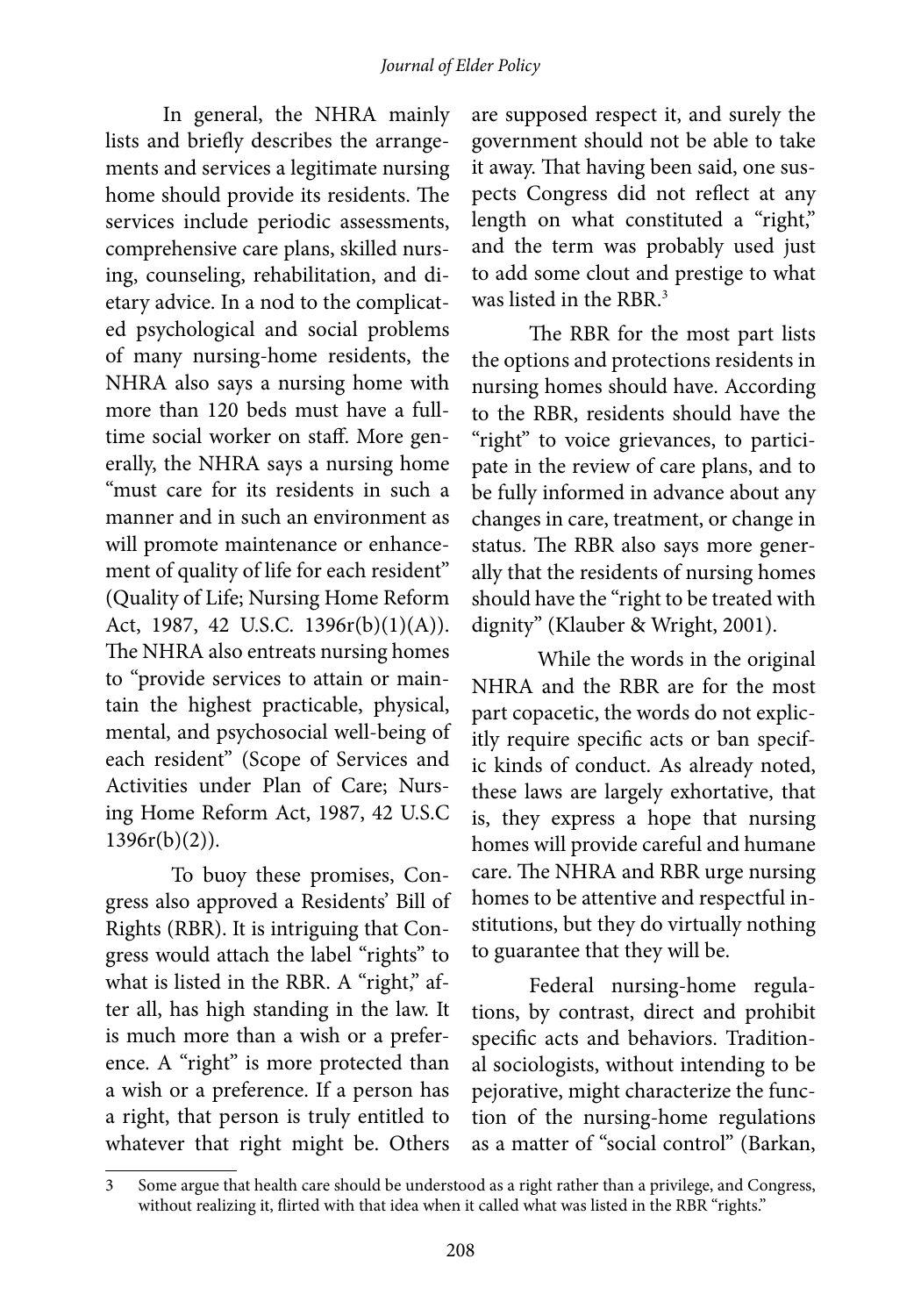2009, pp.5-6; Black, 1976, p. 106). Regulations of this sort are common in a modern country such as the United States, and they certainly have the potential to prompt compliance (Papke, 2019).

Potential of this sort notwithstanding, the federal nursing-home regulations are at points so detailed as almost to invite noncompliance (Requirements for States and Long-Term Care Facilities, 1989). The Centers for Medicare and Medicaid (CMS), a sprawling federal agency within the United States Department of Health and Human Services, is authorized to change the regulations, and it has frequently taken advantage of that authorization. Consumer groups and especially business interests are able to influence the process, and the CMS is of course always mindful of the political concerns and preferences of the White House.

One can get some sense of how detailed, lengthy, and comprehensive the regulations are by looking, for example, at what is required in residents' rooms. The requirements for rooms can be found in one of the nine subsections of the regulations concerning the physical environment of nursing homes. After a blanket statement to the effect that rooms in nursing homes must be designed and equipped for adequate nursing care, comfort, and privacy, the subsection describes an acceptable room. It must accommodate no more than four people, measure at least 80 square feet per resident, have direct access to an exit corridor, be designed to assure visual privacy for each resident,

have curtains suspended from the ceiling extending around each bed, include at least one window, and have a floor at or above grade level. In addition, each room must include a bed of proper size and height for each resident, bedding appropriate to the weather and climate, functional furniture, and individual closet space with racks and shelves which the resident can reach (Physical Environment, Resident Rooms; Requirements for States and Long-Term Care Facilities, 1989, 42 C.F.R. §483.90).

Clearly, a regulator has given thought to what a nursing-home room should be like, and one can imagine a nursing-home developer or director scrambling to meet all the requirements. However, the final section of the provision might give one pause. If a nursing home is found not to meet the requirements, the facility might request an exemption if its variations from the requirements "will not adversely affect the residents' health and safety" (Physical Environment, Resident Rooms, Exceptions; Requirements for States and Long-Term Care Facilities, 1989, 42 C.F.R. §483.90(e)(3)).

The CMS itself does not grant exemptions of this sort or in general monitor nursing homes and nursing-home care for compliance with the numerous regulations. According to federal law, monitoring and oversight are instead to be undertaken by the individual states (Klauber & Wright, 2001). It is anticipated that the states will conduct unannounced surveys and interview residents at nursing homes at least every 15 months. The states must also con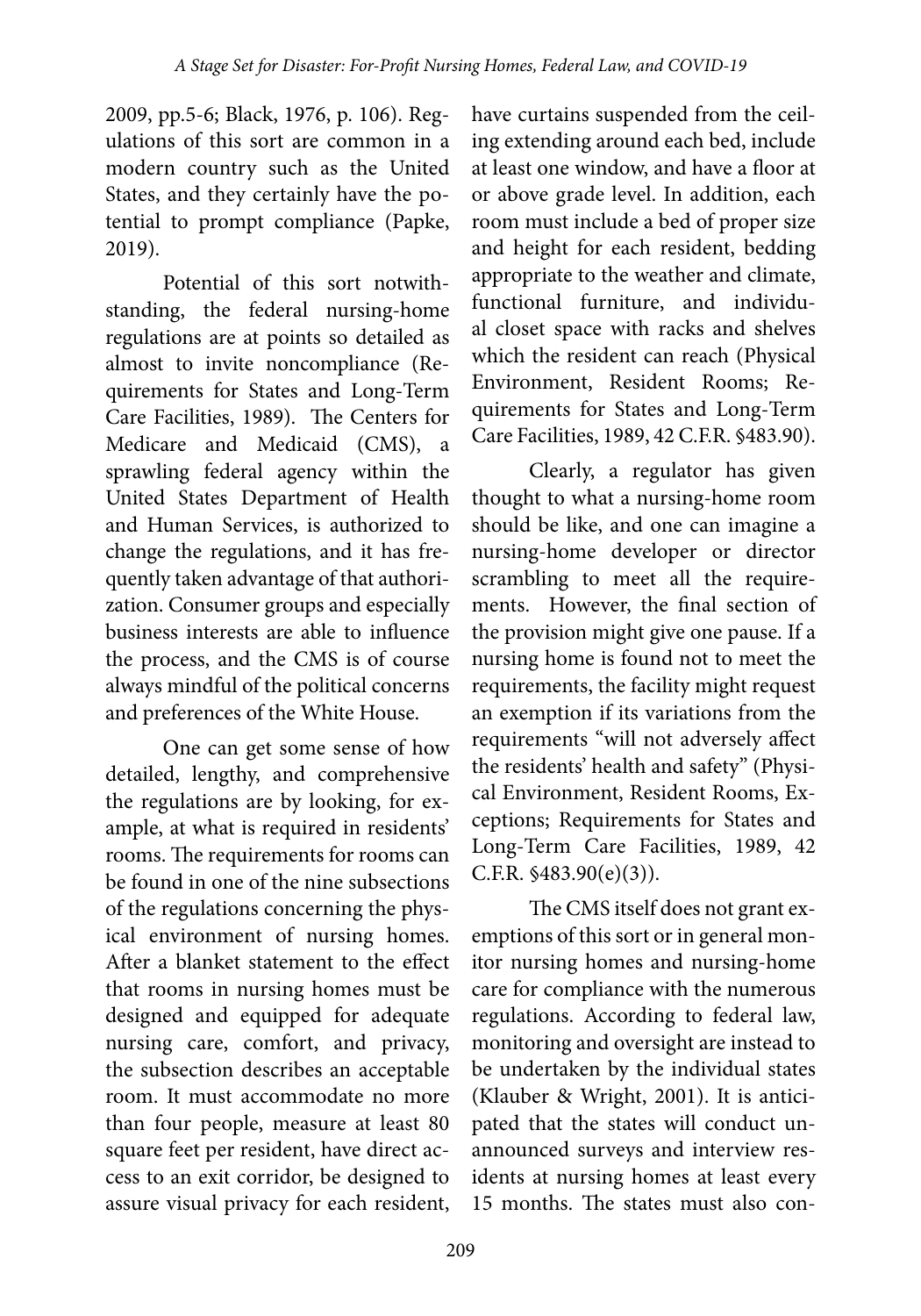duct so-called "target investigations" in response to complaints about specific nursing homes (Klauber & Wright, 2001).

If a survey or investigation reveals that a nursing home is out of compliance, a nursing home has an opportunity to correct the deficiency before sanctions are imposed. Sanctions might include mandatory in-service training for the staff, monetary penalties, and even complete termination of the nursing home's operations. Especially noteworthy, meanwhile, is the possibility that a nursing home would lose its eligibility to receive Medicare and Medicaid payments for its residents. This would be a death blow for most nursing homes.

Sadly, the monitoring and oversight process has hardly eliminated substandard care. The Senate Committee on Aging, for example, discovered that 30 percent of California's nursing homes had violations of the regulations that had actually harmed residents or put them in immediate danger. Only 2 percent of the California facilities, meanwhile, were found to have *no* deficiencies (Wright, 2001). Not surprisingly, the deficiencies are greatest among the for-profit nursing homes that dominate the nursing-home industry (Harrington, 2011). A 2001 study found that for-profit facilities were cited by regulators for deficient care 46.5 percent more frequently than non-profit facilities (Adler, 2003).

The overall ineffectiveness of federal law and regulations derives in some large part from the states' halting

efforts to oversee and monitor nursing homes. State surveys, it seems, are often sporadic and incomplete, and serious problems often go undetected. Even when detection occurs, state officials frequently do not demand the necessary corrections or mete out the appropriate sanctions. In the area of eviction or discharge, for example, inspectors rarely cite nursing homes for violating the regulations, and even when they do issue citations, they generally do not have meaningful penalties attached to them. In fact, some penalties for improper evictions or discharges are so inconsequential that nursing homes simply say they will "take the hit" rather than trying to comply (Grant & Smetanka, 2020, p. 202). According to Alison Hirschel, a lawyer for Michigan's oversight program, "We have been seeing these kinds of illegal discharges all the time because nursing homes seem to have figured out that they will rarely, if ever, be penalized" (Silver-Greenberg & Abrams, 2020, p. 6).

It would be an overstatement to say that the nursing-home industry has taken over the regulations and their enforcement, but it is advisable to lower whatever expectations one might have for the regulations. David Stevenson, a health policy analyst at the Vanderbilt University School of Medicine says, "Because of its orientation, nursing home quality assurance is better equipped to assure a minimal floor than it is able to incentivize excellent care" (Stevenson, 2018, n.p.).

Despite the leniency manifested in the monitoring and oversight system,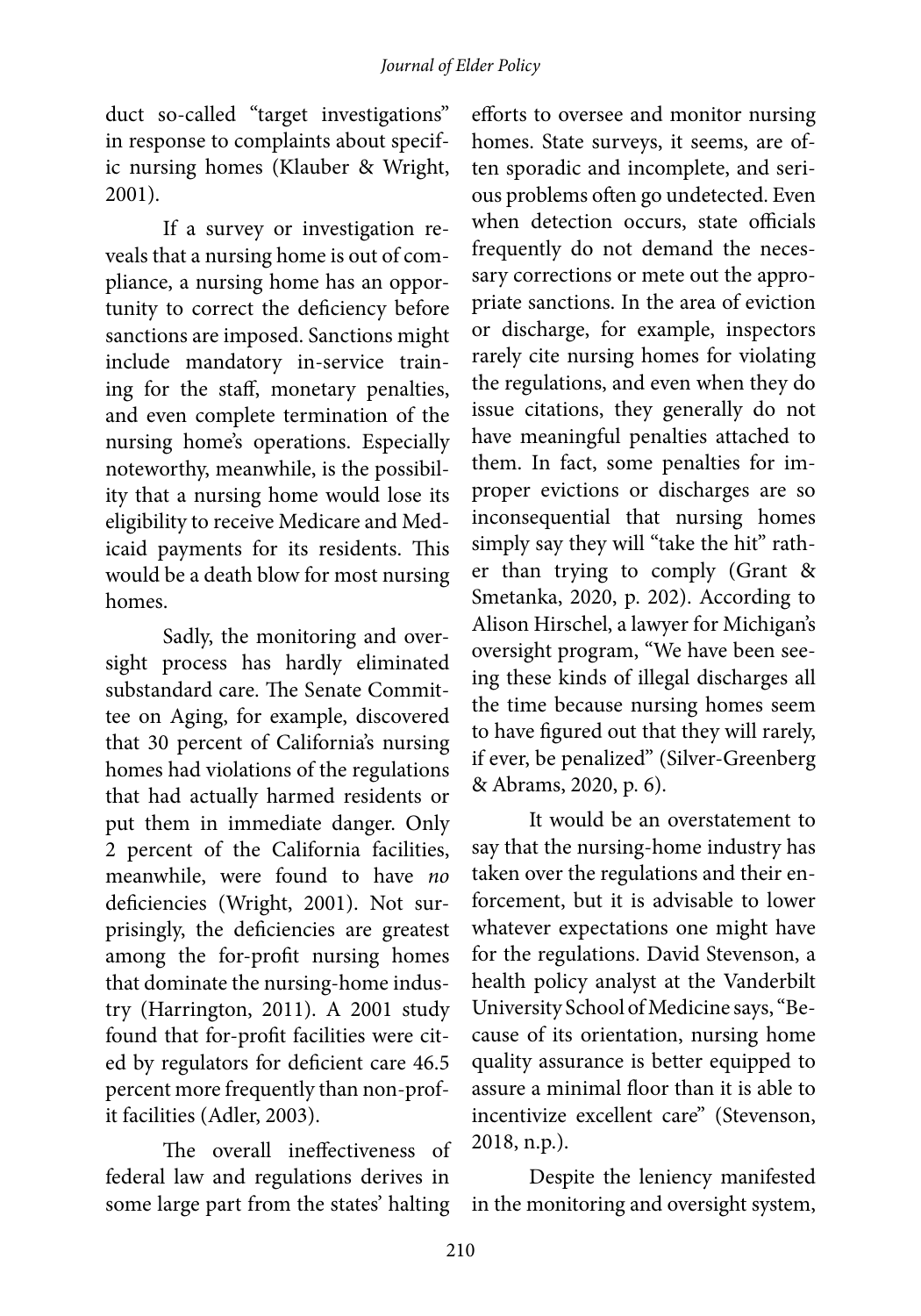for-profit nursing homes wanted even less-demanding regulations. In particular, the American Health Care Association, a large nursing home trade association, began lobbying President-Elect Trump a whole month before he took the oath of office in 2017 (Edelman, 2018). Then, in a build-up to the 2020 campaign, nursing-home operators honored President Trump at a fund-raising dinner and contributed more than \$3 million to his election campaign (Drucker & Silver-Greenberg, 2020). During the dinner President Trump offered special praise for Eliezer Scheiner, the owner of 22 nursing homes, and Scheiner himself contributed \$750,000 to the Trump campaign (Drucker & Silver-Greenberg, 2020).

The Trump Administration's reaction to this support could be seen as part of Trump's much-ballyhooed call for "deregulation," and, indeed, his deregulation directives eventually reached many parts of the federal regulations. Some might find deregulation in itself appealing, much as some might think the woods are more attractive if rotted, fallen timber is removed. But it is also worth underscoring that the deregulation effort was not merely a matter of getting rid of regulations across the board. The regulations cast as noxious or undesirable were frequently those perceived to reduce certain businesses' and industries' profits. Deregulation in the nursing-home area was thought to be good for the business pursuits of the nursing-home industry.

The regulatory changes supported by the Trump Administration for

the nursing-home industry included less oversight, smaller fines for deficiencies, and limitations on lawsuits by residents and their families. According to the Centers for Medicare and Medicaid, these changes would save the nursing-home industry approximately \$640 million annually (Drucker & Silver-Greenberg, 2020). Toby Edelman, a lawyer at the Center for Medicare and Medicaid Advocacy, said the regulatory changes amounted to "a gift for the industry" (Drucker & Silver-Greenberg, 2020, p. B6).

In addition, the Trump Administration set out to make the regulations related to infection control less stringent (Infection Control; Requirements for States and Long-Term Care Facilities, 1989, 42 C.F.R. §483.80). These regulations require nursing homes to have formal infection prevention and control programs. By law, the programs have to include a system for preventing, identifying, reporting, investigating, and controlling infections for all residents and staff. Furthermore, the standards, policies, and procedures for the program have to be in writing, reviewed annually, and spell out a nursing home's "system of surveillance" (Infection Control; Nursing Home Reform Act, 1989, 42 C.F.R. §483.80). The regulations even instruct nursing-home personnel to "handle, store, process, and transport linens so as to prevent the spread of infection" (Infection Control; Requirements for States and Long-Term Care Facilities, 1989, 42 C.F.R. §483.80).

The provision in the infection control regulations that struck the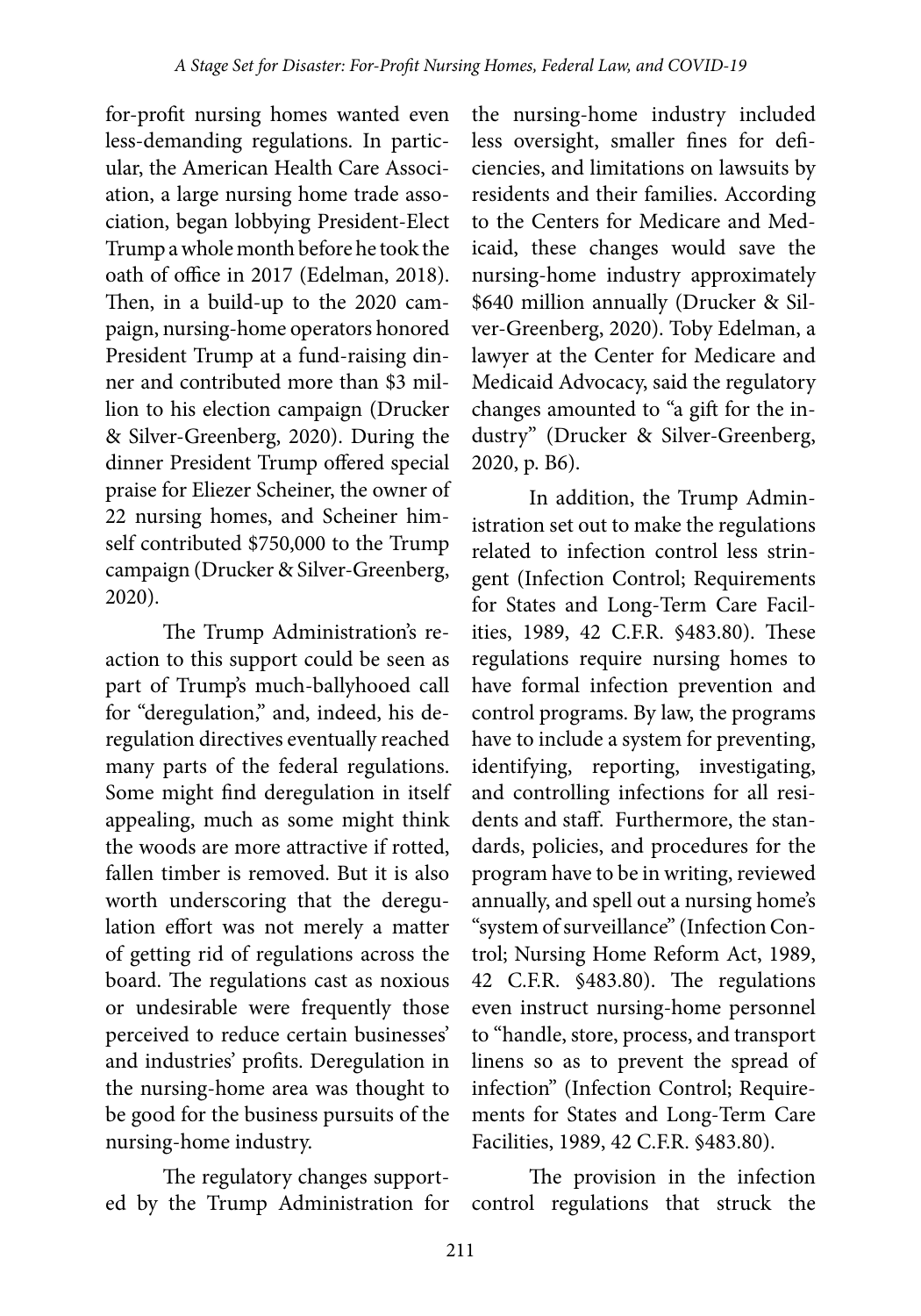Trump Administration as especially excessive and costly related to so-called "infection preventionists" (Infection Control; Requirements for States and Long-Term Care Facilities, 1989, 42 C.F.R. §483.80). According to the regulations, each nursing home was required to have a designated infection preventionist, who worked at least parttime at the facility; was professionally trained in nursing, medical technology, microbiology, epidemiology, and or another related field; and had completed specialized training in infection prevention and control (Infection Control; Requirements for States and Long-Term Care Facilities, 1989, 42 C.F.R. §483.80).

The regulatory requirement for an infection preventionist might have been especially irksome to the Trump Administration because the requirement had been initiated by the Obama Administration in 2016. Few innovations and initiatives of the Obama Administration won favor within the Trump Administration (Eilperin, 2018). The nursing-home industry may not have been as hostile to the policies and programs of the Obama Administration as was the Trump Administration, but, with cost-cutting always foremost in mind, the industry supported the Trump Administration's efforts. Requiring nursing homes to have an infection control preventionist on staff was taken to be burdensome and unnecessary by the industry (Khimm & Strickler, 2020).

It is difficult to imagine a more obvious example of the nursing-home industry and government officials disregarding the needs of nursing-home residents. As noted earlier, the spread of infections is a major concern within nursing homes. Lapses in infection control, after all, have been cited as *the*  most frequent type of health violation in nursing homes (Khimm & Strickler, 2020). Between 2017 and 2020, 9,372 nursing homes were cited for infection control lapses, and 3,528 were cited more than once (Rau, 2020). Residents of nursing homes would benefit from more rather than less infection control, and it surely would not hurt the cause if an infection preventionist was on staff.

The results of the 2020 election have at least put the attempt to roll back requirements for nursing homes and to roll back government regulations in general on hold, but the extended episode involving nursing-home regulations concerning infection control illustrates how much business interests and political preferences might influence the drafting, change, and enforcement of nursing-home regulations. It is always possible that an effort to make nursing homes better places in which to live and seek medical treatment can wash up on the shoals of business influence and political maneuvering.

In general, nursing-home laws and regulations have had only very limited impact. Yes, some of the problems that are most bothersome for nursing-home residents—bed sores, a reliance on urinary catheters, and the use of physical restraints—have been reduced (Zheng & Grabowski, 2004). But the major legislation is only exhor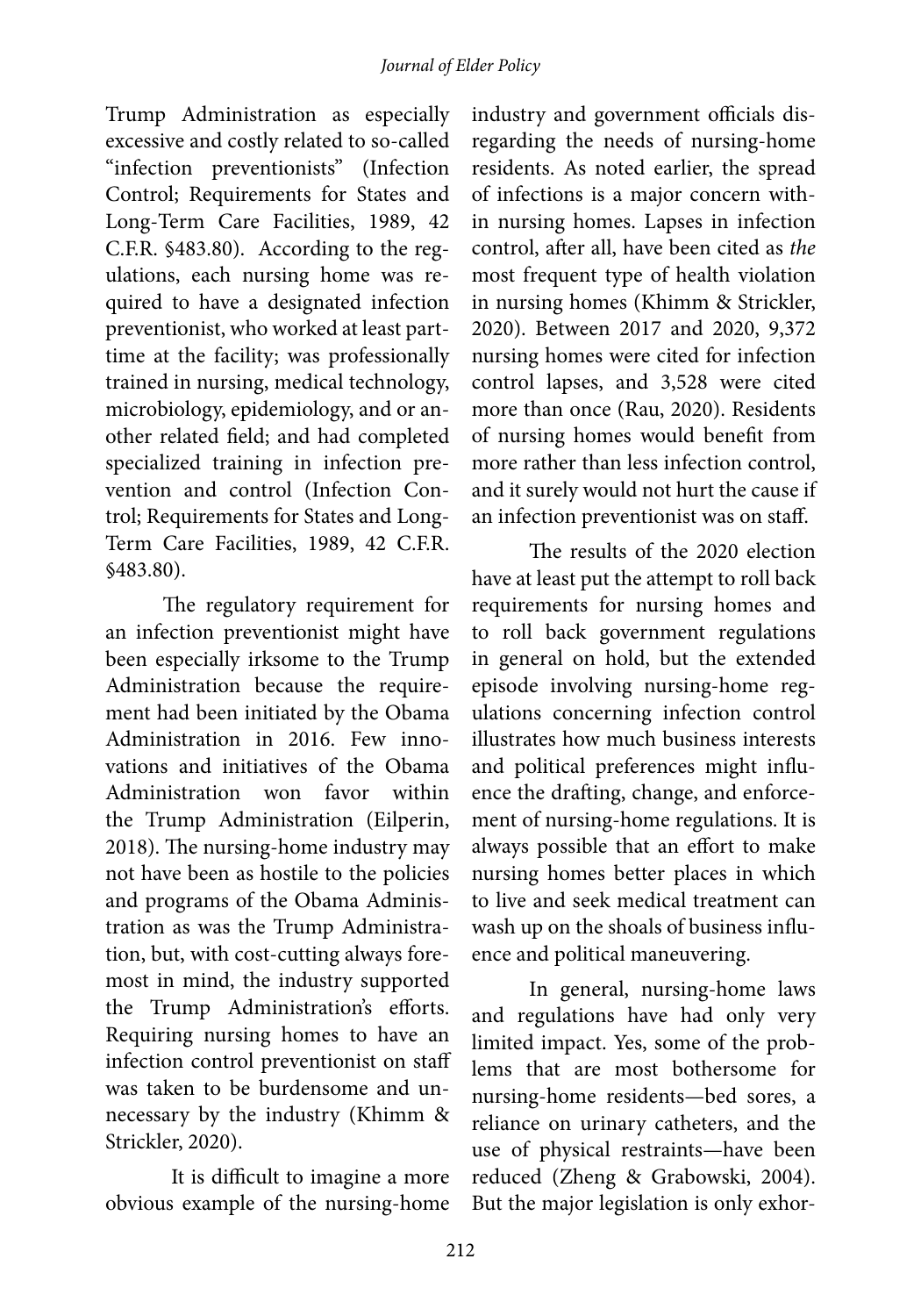tative, detailed regulations are routinely circumvented, and monitoring is spotty. The contemporary nursing home remains an institution that largely puts profit before care and in the process fails to satisfactorily serve its residents. Nursing-home laws and regulations did not succeed in altering the fundamental character of the for-profit nursing home as an institution.

What's more, the efforts of Congress and of the federal and state regulatory agencies have had the effect of legitimizing for-profit nursing homes. Lawmakers, after all, do more than prescribe and proscribe; they also recognize and countenance. Congress and the regulatory agencies provided nursing homes not so much with a stamp of approval as with tacit acceptance under law. Come respectably close to what we have set out, the lawmakers and regulators appear to be saying, and you can carry on with your business. Without necessarily reflecting on it, Congress and the regulatory agencies encased for-profit nursing homes in a legal regimen that has served to perpetuate the nursing homes' problematic practices.

# **COVID-19**

When COVID-19 swept across<br>the United States in early<br>stitutions proved especially vulnerable the United States in early 2020, certain sites and into it. Perhaps no single institution was more vulnerable than the legally sanctioned, for-profit nursing home. Nursing homes became veritable COVID-19 death traps for their sick and elderly residents.

Almost as soon as the COVID-19 pandemic began, it became evident that normal investigations of nursing homes would be ineffective and that residing in a legally sanctioned for-profit nursing home would be potentially disastrous for residents. Inspectors cleared 80 percent of all nursing homes during the first six months of the pandemic, but nursing homes with clean bills of health nevertheless had 290,000 infections and 43,000 deaths among the residents and staff (Cenziper et al., 2020). Even the relatively small number of nursing homes cited for violating the regulations received either no penalties or only small fines (Cenziper et al, 2020). Not surprisingly, studies would reveal that COVID-19 cases were on a per capita basis much more numerous in for-profit nursing homes than in their greatly outnumbered government-run and nonprofit cousins (Novotney, 2020).

The profit-seeking tendencies of legally sanctioned nursing homes were major accomplices in the COVID-19 tragedy. As noted earlier, in order to hold down costs the nursing-home industry had come to rely heavily on poorly-trained and poorly-paid nursing aides to staff the nursing homes. In some cases, the nursing aides' limited training resulted in a failure to appreciate proper procedures and in faulty or misguided care. This, in turn, could and did contribute to the spread of the disease and ultimately to an increased number of deaths.

In addition (and as noted before), nursing aides are usually paid only the minimum wage required by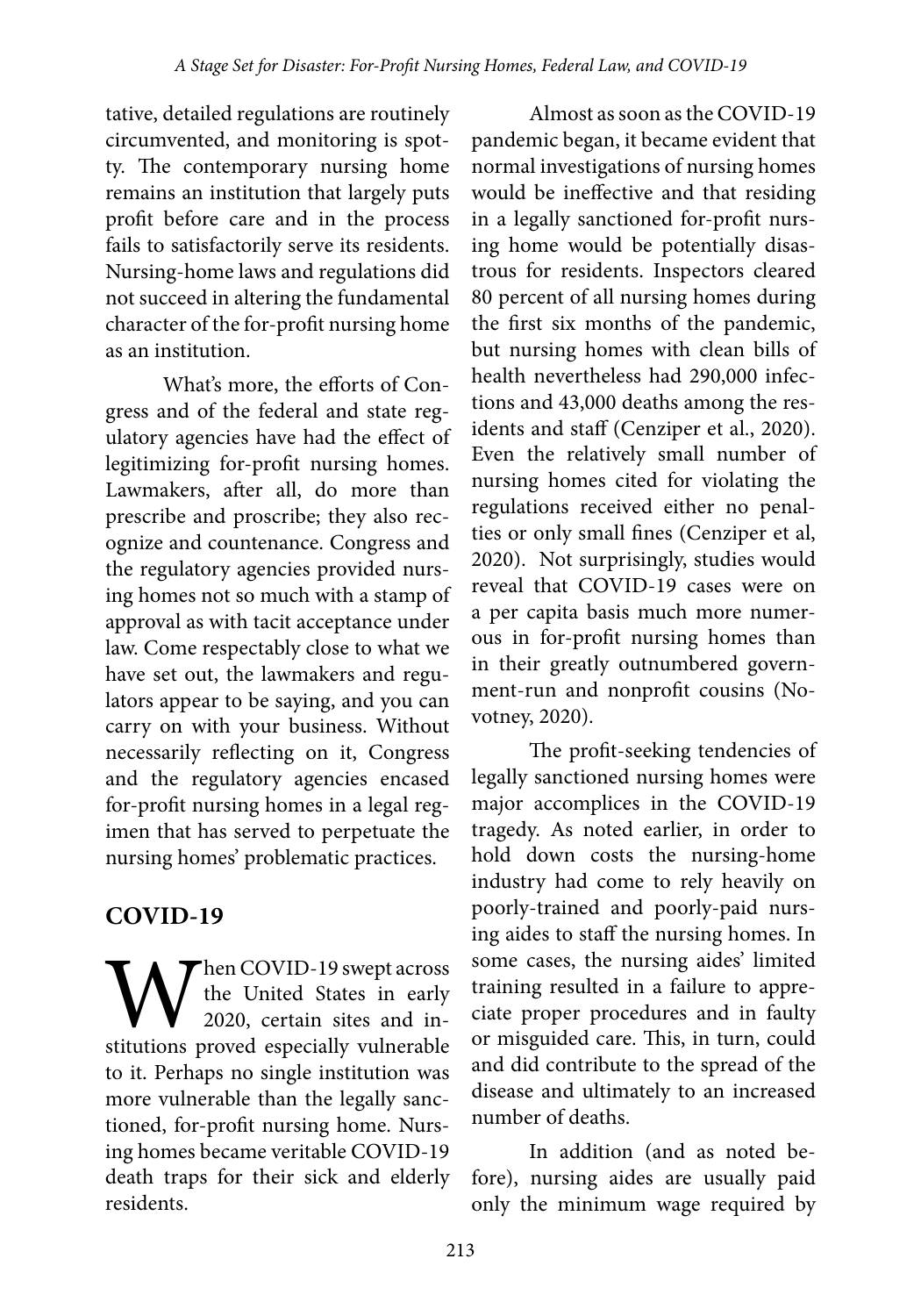law, and, because of these low wages, many nursing aides work in more than one nursing home at a time. Sometimes nursing aides take consecutive shifts in a nursing home on one side of town and then in a different nursing home on the other side of town. Some work in more than two nursing homes. Estimates are that the average nursing home has staff connections at 15 other nursing homes (de Freytas-Tamura, 2020). These connections and the movement of staff members from one home to another contributed to the COVID-19 disaster because the nursing aides have in some cases carried the disease from one nursing home to another (Elder Law Answers, 2020; Kim, 2020). Even after many nursing homes prohibited friends and family members from visiting residents in hopes of keeping out the virus, staff members working at multiple nursing-home sites remained "pathways" for coronavirus infections (de Freytas-Temura, 2020, p. A8).

Once inside the walls of a nursing home, COVID-19 often spreads even more quickly than the skin infections, respiratory infections, and gastroenteritis that have perennially plagued for-profit nursing homes. After all, COVID-19 transmission takes place via undetectable droplets passing through the air from an infected person to someone not previously infected. The transmission is especially likely if masks are not worn or worn improperly, but many infected people are asymptomatic and do not even stop to consider mask-wearing. Cost-cutting steps such as double or triple rooms, shared bathrooms, and group recreation and eating

areas are ideal settings for one resident to transmit the disease to another.

The best way to stop the spread of COVID-19 would be an infection control program that was well designed and effectively utilized, but for-profit nursing homes in particular are notorious for their poor infection control programs. An effective infection control program would of course take time and money and cut into the nursing homes' profits. What's more, the nursing homes were actively lobbying the Trump Administration to roll back infection control requirements at the time the pandemic struck (Edelman, 2018).

Beyond subjecting their residents to ill-prepared and sometimes infected staff members and failing to practice effective infection control, the nursing-home industry has seen COVID-19 as an opportunity to improperly evict some residents and replace them with COVID-19 patients. In fact, for-profit nursing homes jumped on the opportunity. Mike Wasserman, a former CEO of a California for-profit chain said the pandemic has "supercharged illegal evictions" (Silver-Greenberg & Abrams, 2020, p. 1).

Why would for-profit nursing homes be willing to take on COVID-19 patients and further expose current residents to new residents who had been infected? The standard justification is that it would ease the burden on overwhelmed hospitals, that is, hospitals with more coronavirus patients than they could supposedly manage (Sapien & Sexton, 2020). An ignoble secret, meanwhile, is that many of the evicted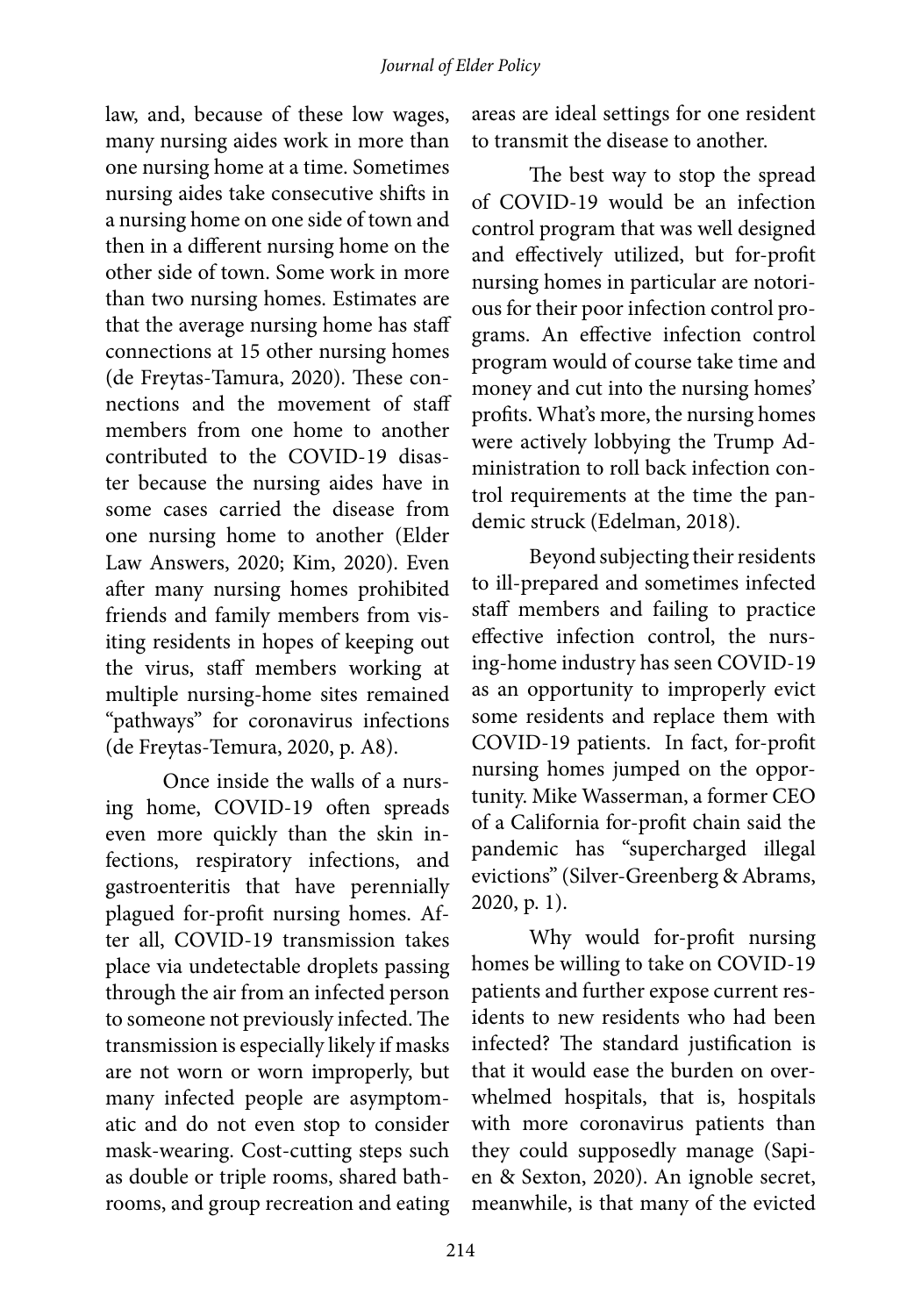patients paid their tabs through Medicaid, while the coronavirus patients were covered by Medicare, for which the payments are substantially higher. Medicare payments for COVID-19 patients can be as much as \$600 a day more per patient (Silver-Greenberg & Harris, 2020).

Because of the deaths among those transferred from hospitals to nursing homes and because of deaths from COVID-19 in nursing homes in general, lawsuits against nursing homes have increased dramatically since the start of the pandemic. Most of the defendants are of course for-profit nursing homes, which, as always, cut corners in hopes of holding down costs (Meyer, 2020). The lawsuits rely on state nursing-home resident protection statutes as well as on general common law negligence principles. One COVID-19 lawsuit tracker shows that as of September 2020, 55 wrongful death lawsuits had been filed against long-term care facilities around the country (Meyer, 2020).

The numbers are striking because even in normal times pursuing a lawsuit against a nursing home is difficult. Potential plaintiffs are usually older, sickly adults and may not live long enough for years of litigation. Then, too, their resources are often small or dwindling. Add to these problems the fact that litigation in general has been slowed in American courts during the pandemic.

The chances of a plaintiff getting into the courtroom with a COVID-19-related claim are indeed even slimmer because specific legisla-

tion attempts, figuratively speaking, to block the entrance to the courtroom. At least 26 states (including Illinois, Michigan, New Jersey, and New York) have enacted immunity laws that protect nursing homes from negligence lawsuits arising from shortages of protective equipment, staffing problems, or minimally faulty care. These statutes, in other words, bar claims for standard negligence related to acts or omissions that occurred after various states declared public emergencies in the spring of 2020 (Harris et al, 2020; Meyer, 2020).

For the most part, only lawsuits alleging "gross negligence" will be allowed to go forward (Harris et al., 2020, p. A13). These lawsuits can result in punitive damages, which unlike regular damages, are not meant to compensate a plaintiff for specific losses but rather are designed to punish a defendant for especially outrageous conduct. However, proving gross negligence in a court of law is extremely difficult. A plaintiff has to show that the defendant's conduct fell below the level of care that even a reckless person might have been expected to provide. Few nursing-home residents will be able to show that a nursing home and its staff deliberately and absolutely disregarded the residents' health and safety (Meyer, 2020).

Regardless of the success of the lawsuits, families have grown leery of putting older relatives in for-profit nursing homes. Nursing home occupancy fell 10.9 percent between February and August of 2020 (Brubaker, 2020). Did this decline in occupancy figures once and for all lead nurs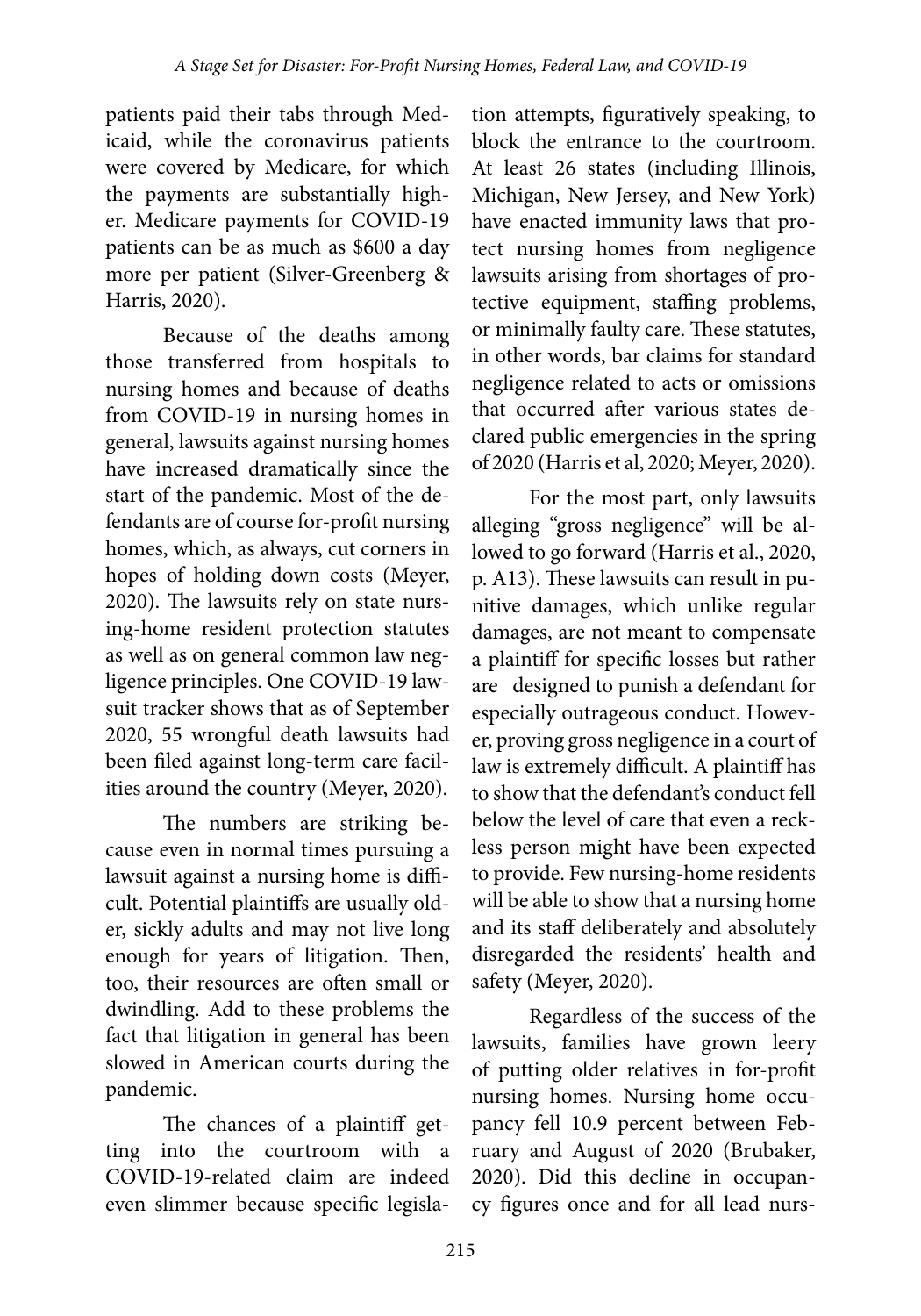ing-home executives to vow they would make changes in the care they provided and in their operations generally? Alas, the chief concern seemed to be for nursing homes' financial viability given decreasing demand (Brubaker, 2020). A few of the largest nursing-home businesses sought government grants and loans to help stay afloat despite the pandemic. The previously discussed Genesis HealthCare, for example, received a \$180 million grant under the Coronavirus, Aid, Relief, and Economic Security Act plus \$27 million in state funding. The nursing-home giant also received \$158 million in advance Medicare payments, an amount that can be thought of as a generous loan from the federal government (Goldstein, 2020).

## **Conclusion**

In the course of the twentieth centu-<br>ry and especially after the passage of<br>Medicare and Medicaid legislation<br>in the mid-1960s, a sprawling and profn the course of the twentieth century and especially after the passage of Medicare and Medicaid legislation itable nursing-home industry came to dominate nursing-home care for older adults. Relying on corporate ownership structures, sometimes disingenuous business dealings, and a willingness to quickly and sternly evict residents who were delinquent in their payments, for-profit nursing homes came to constitute one of the nation's largest service industries.

However, we have known for decades that the care in for-profit nursing homes is on average inferior to that in the much less numerous state-run and nonprofit nursing homes. For-profit

nursing homes frequently cut costs related to maintenance, staffing, and infection control in hopes of increasing their profits. Many residents are left to suffer from the incessant profit-seeking.

Congress finally attempted to address these problems during the late 1980s and early 1990s, enacting a substantial body of law and even a Residents' Bill of Rights. These enactments were largely exhortative, but federal regulators buoyed the statutory pronouncements with detailed and frequently revisited regulations. Unfortunately, the regulations were weakly enforced and sometimes not enforced at all. In the end, the federal laws and regulations served to legitimize the problematic for-profit nursing home as a passable institution in American life.

The core problem in the area is the profit-seeking practices of nursing homes, and it is difficult to imagine the alteration of this fundamental reality, especially given the overall magnitude and political clout of the nursing-home industry. But still, with the COVID-19 pandemic nearing the end and a new Administration at the helm in Washington, D.C., the time is perhaps right for policy changes and the reinforcement of those changes through laws and regulations.

Reformers might undertake the following:

1. Attend carefully to whom is admitted and evicted from nursing homes. In particular, "dumping" Medicaid residents in favor of residents whose assets or private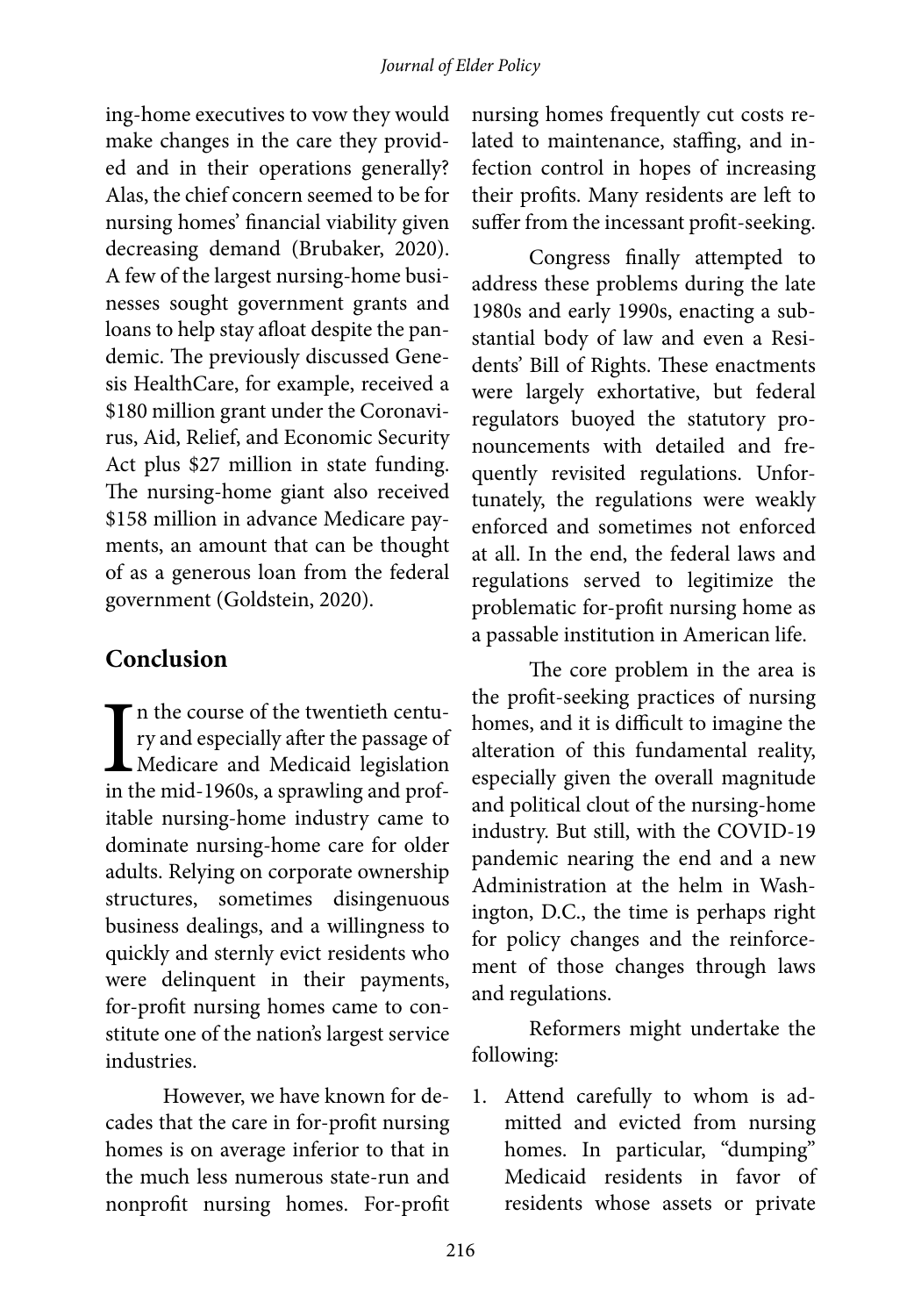insurance policies enable them to pay more should be prohibited.

- 2. Enhance the training and education of nursing-home staff. The people who work in nursing homes provide what are often life-or-death services for the residents, and these services should be of a higher quality.
- 3. Increase the compensation of nursing-home staff and especially of nursing aides. The latter should be able to earn enough and receive sufficient benefits to support their families while working at a single nursing home.
- 4. Create and revise federal regulations with an eye to improved care rather than to proprietors' hopes for reduced costs. The Trump Administration's attempt to make infection-control regulations less stringent was especially revealing, but in general the influence of the nursing-home industry in federal regulation bears close monitoring.
- 5. Subsidize nonprofit and staterun nursing homes to the extent

possible. Studies have found that the quality of care is on average better in these types of facilities than in the larger and more numerous for-profit nursing homes.

No single policy change is a panacea for the problems that plague nursing-home care in the United States, but all of these policy recommendations would be steps in the right direction. While the cause of death for many nursing home residents during 2020 and 2021 has officially been listed as COVID-19, legally sanctioned, for-profit nursing homes set the stage for the disaster. Changes should be made before the next severe health crisis and, more generally, to protect the dignity and humanity of America's nursing-home residents during the final years of their lives.

# **Acknowledgments**

The author thanks Amanda Meyers, Marquette Law '21, and Julia Mikota, Marquette Law '20, for excellent research assistance in conjunction with this article.

# **References**

- Adler, J. (2003, July). For-profit or non-profit? What's the difference? *Chicago Tribune.* Retrieved from [https://www.chicagotribune.com/news/ct-xpm-](https://www.chicagotribune.com/news/ct-xpm-2003-07-20-0307200309-story-html)[2003-07-20-0307200309-](https://www.chicagotribune.com/news/ct-xpm-2003-07-20-0307200309-story-html)story-html.
- Archer, D. (2020, May). Coronavirus: Should nursing homes be for-profit? *Just Care.* Retrieved from [https://www.justcareusa.org>category>what's](https://www.justcareusa.org>category>what’s buzzing/long-term–care/) buzz ing/long-term–care/.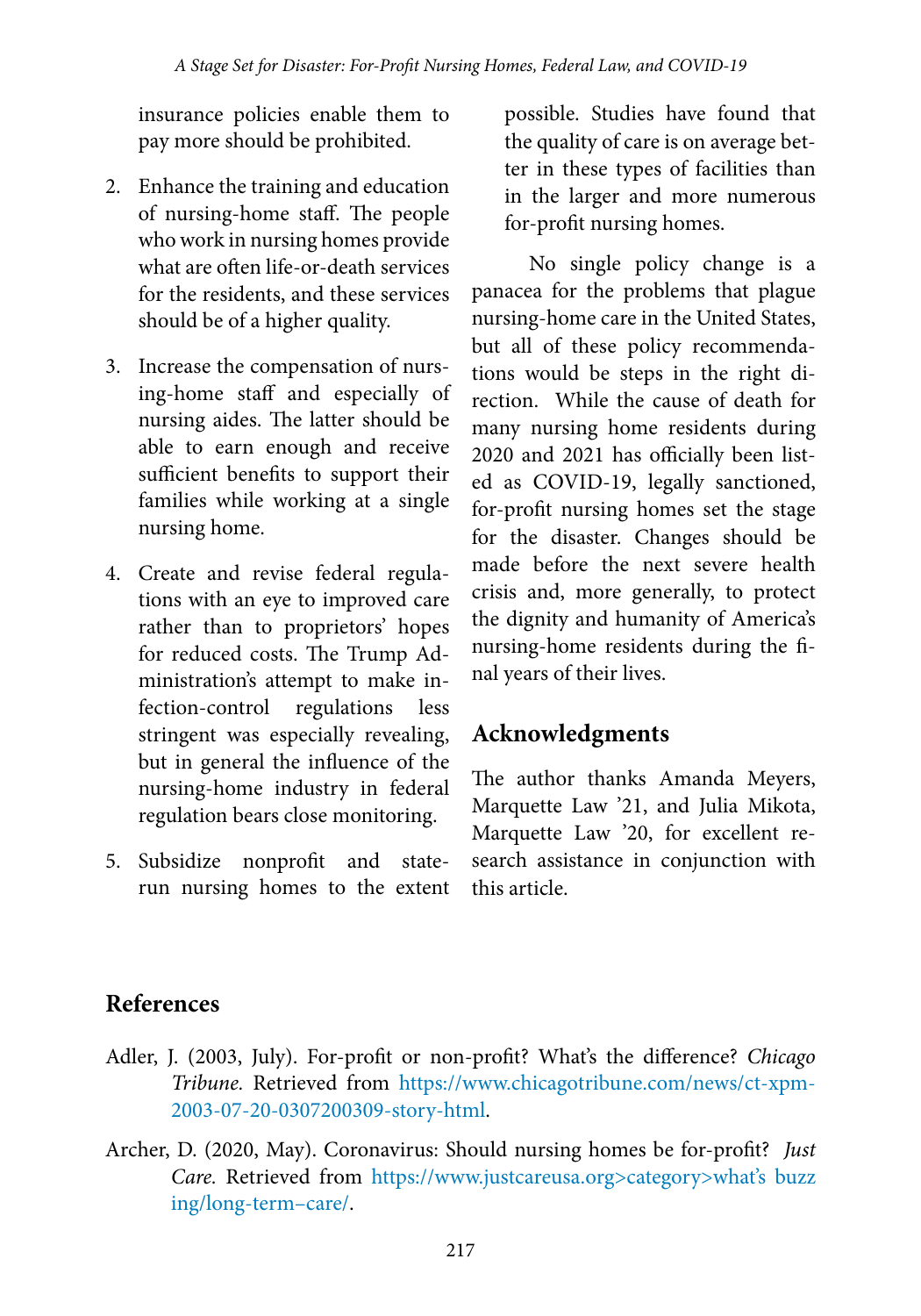- Barkan, S. (2009). *Law and society: An introduction*. Upper Saddle River, NJ: Pearson Prentice Hall.
- Barker, K. (2020, June). 64 days under siege at a nursing home. *New York Times*, A11.
- Black, D. (1976). *The behavior of law*. New York: Academic Press.
- Brubaker, R. (2020, November). After COVID-19, families wary of placement in nursing homes. *Milwaukee Journal Sentinel*, 2C.
- Center for Medical Advocacy. (2012, March). Non-profit vs. for-profit nursing homes: Is there a difference in care? *Center for Medical Advocacy*. Retrieved from [https://www.medicalcareadvocacy.org/non-profit-vs-for-pro](https://www.medicalcareadvocacy.org/non-profit-vs-for-pro
fit-nursinghomes-is-there-a-difference-in-care) [fit-nursinghomes-is-there-a-d](https://www.medicalcareadvocacy.org/non-profit-vs-for-pro
fit-nursinghomes-is-there-a-difference-in-care)ifference-in-care.
- Cenziper, D., Jacobs, S., & Mulcahy, S. (2020, October). As pandemic raged and thousands died, government regulators cleared most nursing homes for infection-control violations. *Washington Post*. Retrieved from https:www. washingtonpost.com/business/2020/10/29/nursing-home-deaths-fines/.
- de Freytas-Tamura, K. (2020, September). States are looking at nursing homes as carriers. *New York Times*, A8.
- Dearborn, M. (2009). Enterprise liability: Reviewing and revitalizing liability for corporate groups. *California Law Review*, 97(1), 195-261. doi:10.15779/ z384Q41.Corpus Id: 54946496
- Drucker, J. & Silver-Greenberg, J. (2020, March). Regulation intends to relax oversight in nursing homes. *New York Times, B6.*
- Edelman, T.S. (2018, January). Deregulating nursing homes. *Bifocal*, 39(3), 31-33.
- Eilperin, J. & Cameron, D. (2018, January). How Trump is rolling back Obama's legacy. *Washington Post*. Retrieved from [https://www.wahington](https://www.wahingtonpost.com/graphics/politics/trump-rolling-back-obama-rules)post.com/ graphics/politics/trump-rolling-back-obama-rules.
- Elder Law Answers. (2020, October). How low nursing home wages are contributing to COVID-19's spread. *Elder Law Answers*. Retrieved from https: www. elderlawanswers.com/how-low-nursing-home-wages-are-contributingto-the-spread-of-covid-19-17702.
- Engelhart, K. (2019, November). Some nursing homes are illegally evicting elderly and disabled residents who can't afford to pay. *NBC News*. Retrieved from nbcnews.com/news/us-news/some-nursing-homes-are-illegally-evictingelderly-and-disabled-residents-who-can't-afford-to-pay-n1087341.
- Ferré-Sadurni, L. & Harris, A. (2020, July). Does Cuomo share blame for nursing home deaths? *New York Times*, 4.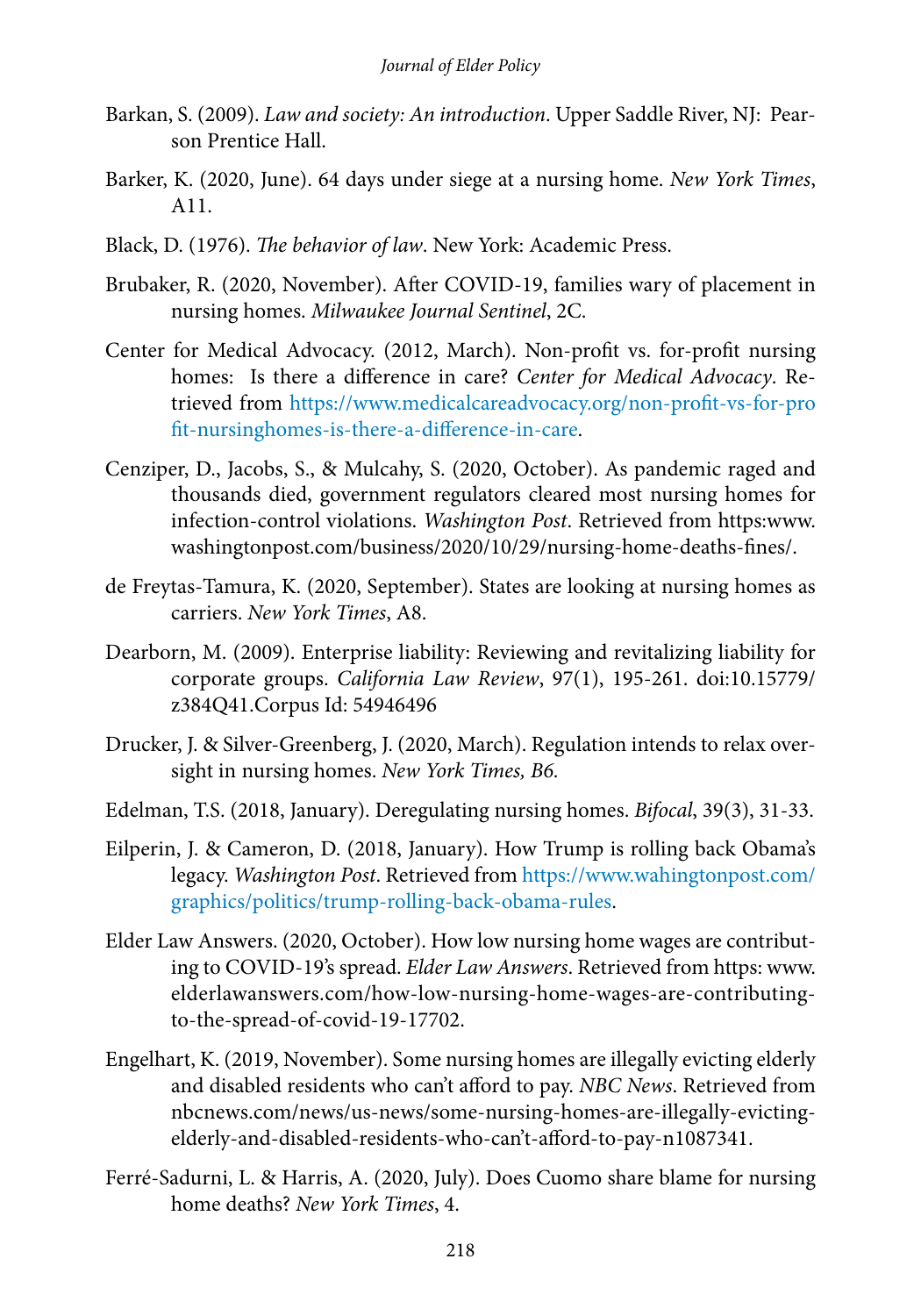- Fieldstadt, E. (2019, August). Nursing home staffers accused of taunting 91-yearold dementia patient in snapchat video. *NBC News*. Retrieved from n b c news.com/news/us-news/nursing-home-staffers-accused-of-taunting-91 year-old-dementia-patient-in-snapchat-video-n1041366.
- Fortune 500. (2020, May). Genesis Healthcare. *Fortune.* Retrieved from [https://](https://www. fortune.com/company/genesis-healthcare/fortune500/) [www.](https://www. fortune.com/company/genesis-healthcare/fortune500/) fortune.com/company/genesis-healthcare/fortune500/.
- Goldstein, M. (2020, September). Nursing home giant gets over \$300 million in aid. *New York Times*, B1.
- Goldstein, M. & Gebeloff, R. (2020, September). Crisis pushes elder homes to the brink. *New York Times*, B1.
- Goldstein, M., Silver-Greenberg, J., & Gebeloff, R. (2020, May). Setting aside quality care for a profit. *New York Times*, B1, B6.
- Gonzales, L. (2020). Infection control in nursing homes. *Claude Pepper Center*. Retrieved from https:www.claudepeppercenter.fsu.edu/research/policy-is sue-briefs/infection-control-in-nursing-homes/.
- Grabowski, D. (2007). Medicare and Medicaid: Conflicting incentives for longterm care. *Milbank Quarterly*, 85(4): 579-610. doi:10.1111/j.1468-009.20 07.00502x
- Grabowski, D. & Mor, V. (2020). Nursing home care in crisis in the wake of COVID-19. *Journal of the American Medical Association*, 324(1), 23-24. doi:10.1001/jama.2020.8524
- Grant, R. & Smetanka, L. (2020). Residents in skilled nursing facilities face growing concerns over evictions. *Bifocal,* 41(3), 200-03.
- Harrington, C., Hauser, C., Olney, B., & Rosenau, P.V. (2011). Ownership, financing, and management strategies of the ten largest for-profit nursing home chains in the United States. *International Journal of Health Services*, 41:4 (2011), 725-46. doi:10.2190/HS.41.4g
- Harris, A., Barker, K., & McKinley, J. (2020, May). New York gives nursing homes liability shield. *New York Times*, A1, A13.
- Hawes, C. & Phillips, C. (1986). *The changing structure of the nursing home industry and the impact of ownership on quality, cost, and access*. Washington, D.C.: National Academies Press.
- Heiser, K.G. (2020). Understanding nursing home discharge regulations and residential rights. *Aging Care*. Retrieved from [https://www.agingcare.com/](https://www.agingcare.com/topics/184/skilled-nursing%09-facility/%20aticles.) [topics/184/skilled-nursing-facility/ aticles.](https://www.agingcare.com/topics/184/skilled-nursing%09-facility/%20aticles.)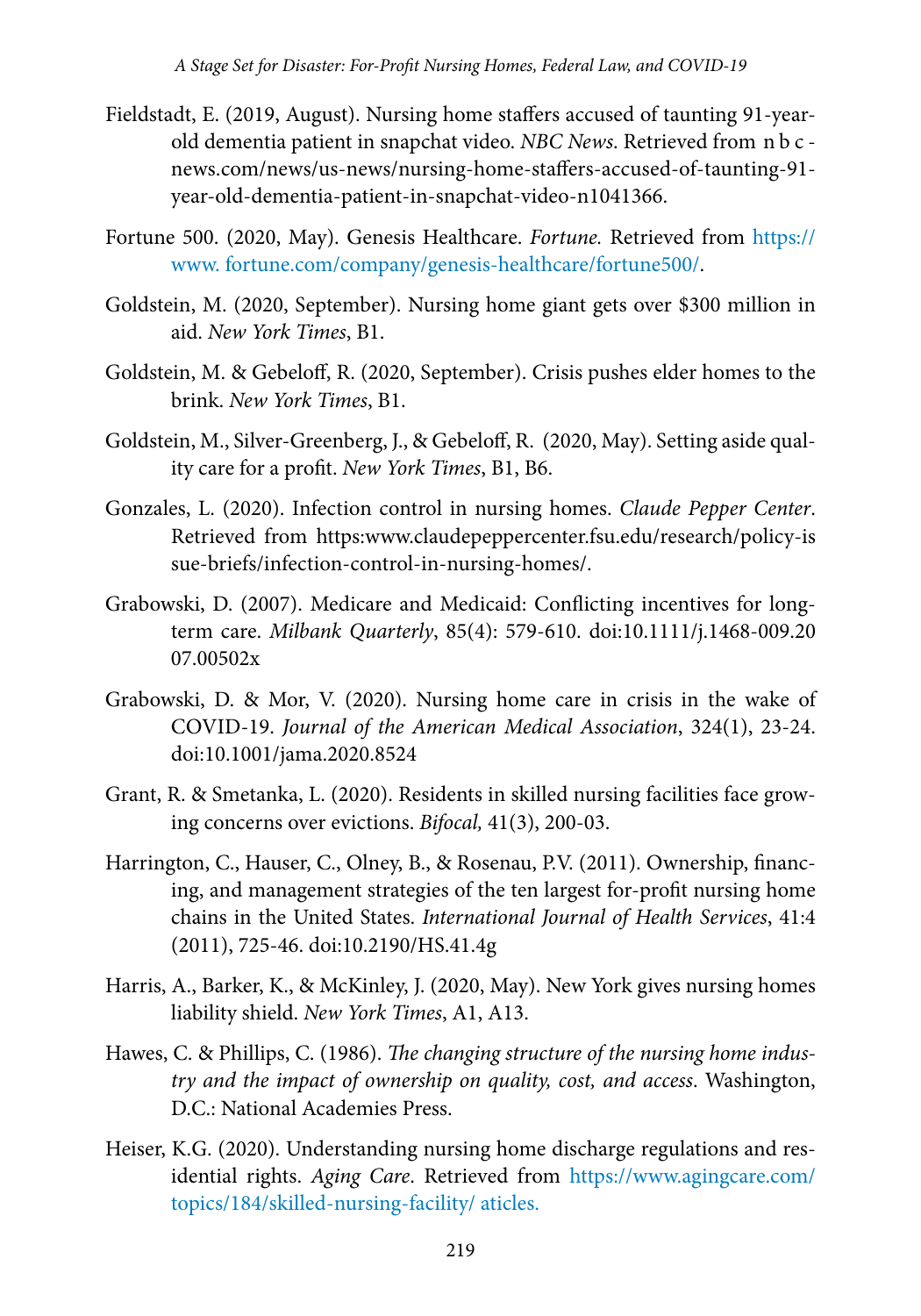- Howley, E.K. (2020, November). Nursing home facts and statistics. *U.S. News*. Retrieved [https://www.health.usnews.com/health-news/best-nursing](https://www.health.usnews.com/health-news/best-nursing-homes/articles/nursing-home-facts-and-statistics)[homes/articles/nursing](https://www.health.usnews.com/health-news/best-nursing-homes/articles/nursing-home-facts-and-statistics)-home-facts-and-statistics.
- Khimm, S. & Strickler, L. (2020, March). Amid outbreak, Trump administration's proposed rollback of nursing home regulations faces criticism. *NBC News*. Retrieved from [https://www.nbcnews.com/us-news/amid-outbreak](https://www.nbcnews.com/us-news/amid-outbreak
-Trump-administrations-proposed-rollback-of-nursing-home-regulations-faces-criticism-n1147661) [-Trump-administrations-proposed-rollback-of-nursing-home-regula](https://www.nbcnews.com/us-news/amid-outbreak
-Trump-administrations-proposed-rollback-of-nursing-home-regulations-faces-criticism-n1147661) [tions-faces-criticism-n](https://www.nbcnews.com/us-news/amid-outbreak
-Trump-administrations-proposed-rollback-of-nursing-home-regulations-faces-criticism-n1147661)1147661.
- Kim, E.T. (2020, July). 13 hours' pay for a 24-hour shift. *New York Times*, A25.
- Klauber, M. & Wright, B. (2020). The 1987 nursing home reform act. *Public Policy Institute.* Retrieved from [https://www.aarp.org/home-garden/livable-com](https://www.aarp.org/home-garden/livable-communities/info-2001/the_1987_nursing_home_reform_act.html) munities/info-2001/the 1987 nursing home reform act.html.
- Laws, G. (1993). "The land of old age": urban built environments for elderly people. *Annals of the Association of American Geographers*, 83(4), 672-93. doi:10.1111/j.1467-8306.1993.tb01960.x
- Leland, J. (2020, April). Nursing homes nearing crisis in coronavirus pandemic. *New York Times*, 28.
- Margolies, J. (2020, May). A powerful case for smaller nursing homes. *New York Times*, B7.
- Meyer, H. (2020, October). A question of neglect? *American Bar Association Journal*, 46-53.
- Novotney, A. (2020, June). Residents in for-profit nursing homes face higher COVID-19 risk, study finds. *McKnight's Senior Living.* Retrieved from [https://www.mcknightsseniorliving.com/business-daily-news/residents](https://www.mcknightsseniorliving.com/business-daily-news/residents-in-for-profit-nursing-homes-face-higher-COVID-19-risk-study-finds/)[in-for-profit-](https://www.mcknightsseniorliving.com/business-daily-news/residents-in-for-profit-nursing-homes-face-higher-COVID-19-risk-study-finds/)nursing-homes-face-higher-COVID-19-risk-study-finds/.
- Nursing Home Abuse. (2020, June). Understanding nursing home abuse. *Nursing Home Abuse Center*. Retrieved from https://www.nursinghomeabusecentr. com/nursing-home-abuse/#content-heading-O.
- Nursing Home Reform Act, 42 U.S.C. §1396r (1987).
- Papke, D. R. (2019). *Containment and condemnation: Law and the oppression of the urban poor*. East Lansing, MI: Michigan State University Press.
- Rau, J. (2020, January). Care suffers as more nursing homes feed money into corporate webs. *Washington Post*. Retrieved from [https://www.washingtonpost.](https://www.washingtonpost.com/national/health-science/care-suffers-as-more-nursing-homes-feed-money-into-corporate-webs/2017/12/31/3b782068-ee91-11e7-95c3-eff284e71c8d/story/hml) [com/national/health-science/care-suffers-as-more-nursing-](https://www.washingtonpost.com/national/health-science/care-suffers-as-more-nursing-homes-feed-money-into-corporate-webs/2017/12/31/3b782068-ee91-11e7-95c3-eff284e71c8d/story/hml)homes-feedmoney-into-corporate-webs/2017/12/31/3b782068-ee91-11e7-95c3-eff 284e71c8d/story/hml.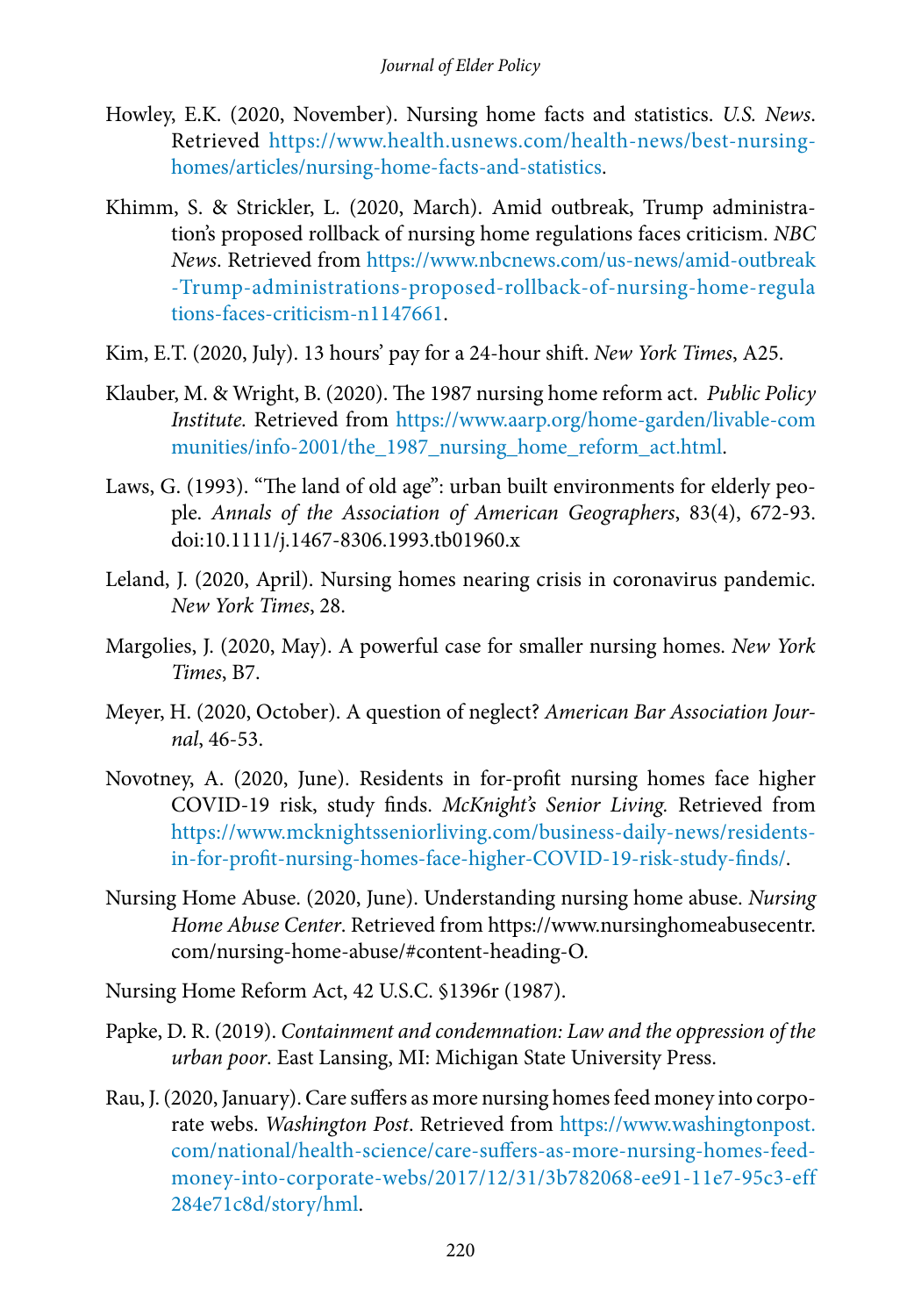Rau, J. (2020, May). Trump administration announces new scrutiny for nursing homes. *Shots: Health News from NPR*. Retrieved from [https://www.](https://www.npr.org/sections/health-shots/2020/03/05/812359226/trump-administration-announces-new-scrutiny-for-nursing-homes)npr. org/sections/health-shots/2020/03/05/812359226/trump-administration-announces-new-scrutiny-for-nursing-homes.

Requirements for State and Long-Term Care Facilities, 42 C.F.R. §483 (1989).

- Rincon del Rio. (2017, June). The history of nursing homes: From almshouses to skilled nursing homes. *Rincon del Rio*. Retrieved from [https://www.rin](https://www.rincondelrio.com/the-history-of-nursing-homes-from-almsouses-to-skilled-nursing-homes)[condelrio.com/the-history-of-nursing-homes-from-almsouses-to-](https://www.rincondelrio.com/the-history-of-nursing-homes-from-almsouses-to-skilled-nursing-homes)skillednursing-homes.
- Robbins, R. (2021, January). Vaccine's slow path to nursing homes. *New York Times*, B1, B6.
- Sapien, J. & Sexton, J. (2020, June). "Fire through dry grass": Andrew Cuomo saw COVID-19's threat to nursing homes. Then he risked adding to it. *Pro Publico*. Retrieved from propublico.org/article/fire-through-dry-grass.
- Silver-Greenberg, J. & Abrams, R. (2020, September). Nursing homes seize pretexts to evict the poor. *New York Times*, 1, 6.
- Silver-Greenberg, J. & Harris, A. (2020). As crisis swirls, nursing homes "dump" patients. *New York Times*, 1, 8.
- Span, P. (2020, June). Navigating home aid during the pandemic. *New York Times*, D3.
- Stevenson, D. (2018, August). The future of nursing home regulation: Time for a conversation? *Health Affairs Blog*. Retrieved from [https://www.healthaffairs.](https://www.healthaffairs.org/do/10.1377?hblog20/80820.660365fall/) [org/do/10.1377?hblog20/80820.660365fall/](https://www.healthaffairs.org/do/10.1377?hblog20/80820.660365fall/). doi:10.1377/hblog20180820.6 60365
- Stevenson, D., Bramson, J.S., & Grabowski, D. (2013). Nursing home ownership trends and their impact on quality of care: A study using detailed ownership data from *Texas Journal of Aging & Social Policy*, 25(1), 30-47. doi: 10.1080/08959420.2012.705702
- Weinmeyer, R. (2014, May). Statutes to combat elder abuse in nursing homes. *Virtual Mentor*. 16(5), 359-64. doi:10.1001/virtualmentor.2014.16.05.hlaw1- 1405
- Wilson, K.B. (2007, November). Historical evolution of assisted living in the United States. *The Gerontologist,* 47(3, suppl. 1), 8-22.
- Wright, B. (2001). Federal and state enforcement of the 1987 nursing home reform act. *AARP Public Policy Institute*. Retrieved from [https://www.aarp.org/](https://www.aarp.org/home-garden/livable-communiteis/info-2001/federal_and_state_enforcement_of_the_1987_nursing_home_reform_act.html) [home-garden/livable-communiteis/info-2001/](https://www.aarp.org/home-garden/livable-communiteis/info-2001/federal_and_state_enforcement_of_the_1987_nursing_home_reform_act.html)federal\_and\_state\_enforce-